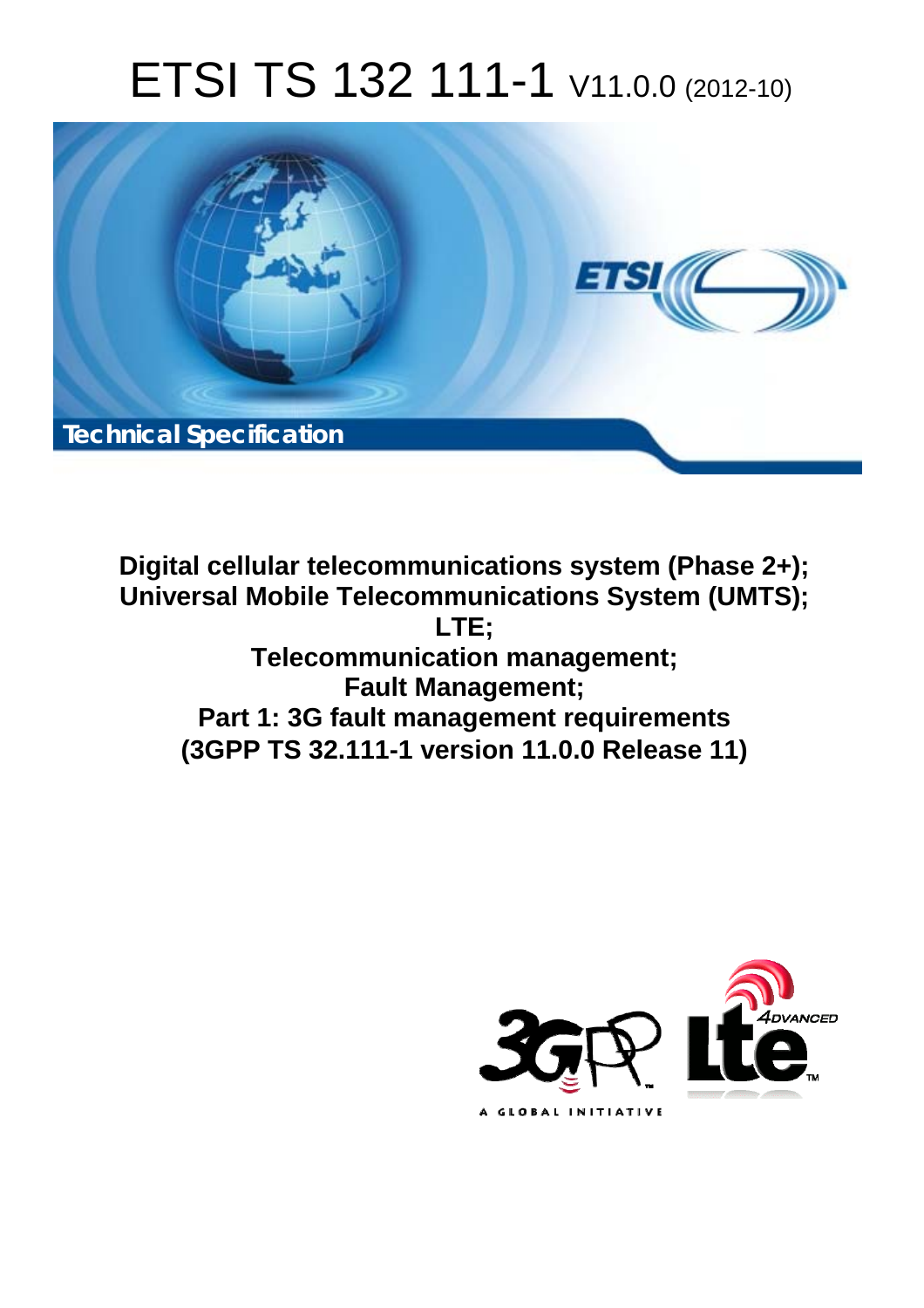Reference

RTS/TSGS-0532111-1vb00

Keywords GSM,LTE,UMTS

#### *ETSI*

#### 650 Route des Lucioles F-06921 Sophia Antipolis Cedex - FRANCE

Tel.: +33 4 92 94 42 00 Fax: +33 4 93 65 47 16

Siret N° 348 623 562 00017 - NAF 742 C Association à but non lucratif enregistrée à la Sous-Préfecture de Grasse (06) N° 7803/88

#### *Important notice*

Individual copies of the present document can be downloaded from: [http://www.etsi.org](http://www.etsi.org/)

The present document may be made available in more than one electronic version or in print. In any case of existing or perceived difference in contents between such versions, the reference version is the Portable Document Format (PDF). In case of dispute, the reference shall be the printing on ETSI printers of the PDF version kept on a specific network drive within ETSI Secretariat.

Users of the present document should be aware that the document may be subject to revision or change of status. Information on the current status of this and other ETSI documents is available at <http://portal.etsi.org/tb/status/status.asp>

If you find errors in the present document, please send your comment to one of the following services: [http://portal.etsi.org/chaircor/ETSI\\_support.asp](http://portal.etsi.org/chaircor/ETSI_support.asp)

#### *Copyright Notification*

No part may be reproduced except as authorized by written permission. The copyright and the foregoing restriction extend to reproduction in all media.

> © European Telecommunications Standards Institute 2012. All rights reserved.

**DECT**TM, **PLUGTESTS**TM, **UMTS**TM and the ETSI logo are Trade Marks of ETSI registered for the benefit of its Members. **3GPP**TM and **LTE**™ are Trade Marks of ETSI registered for the benefit of its Members and of the 3GPP Organizational Partners.

**GSM**® and the GSM logo are Trade Marks registered and owned by the GSM Association.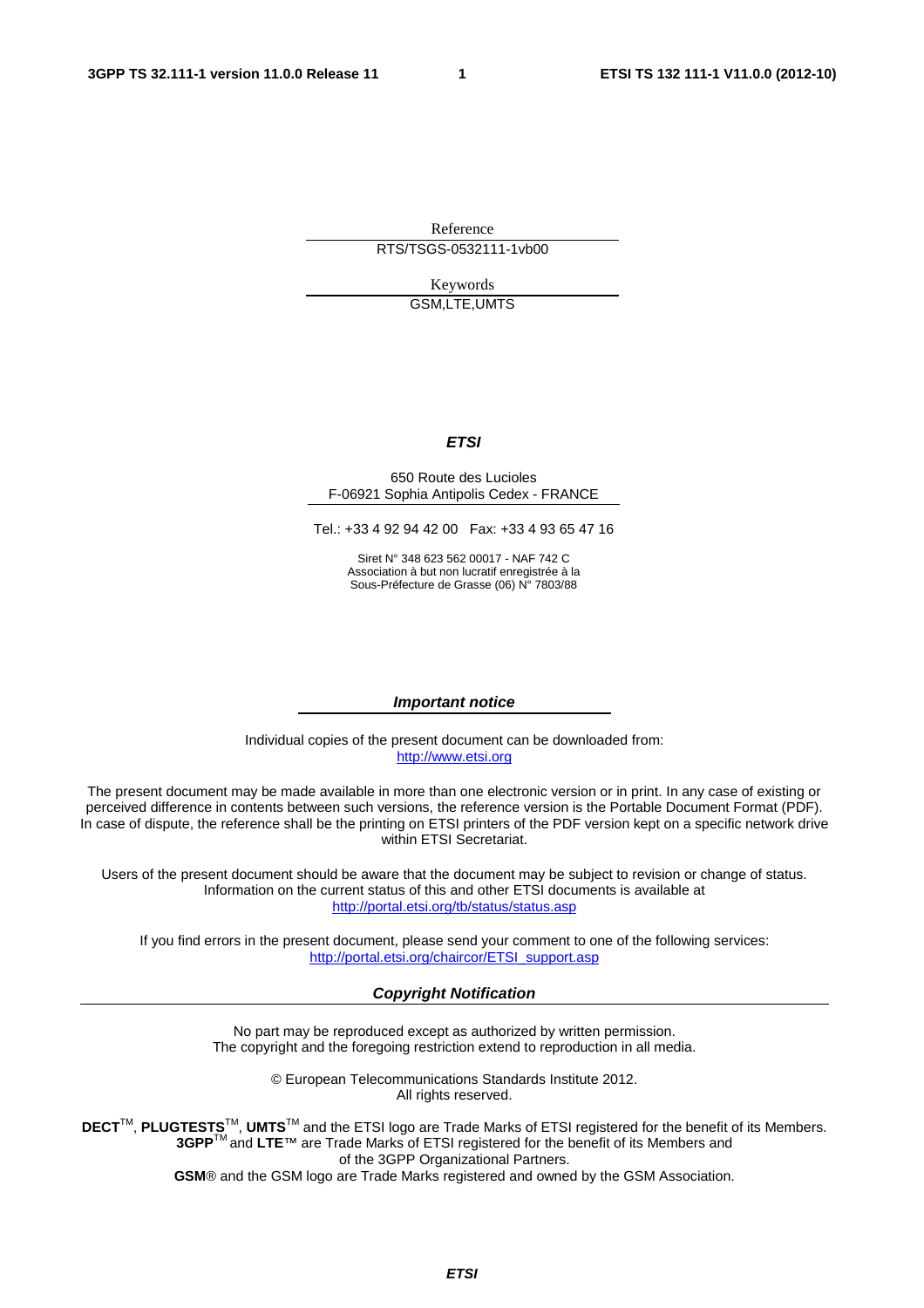# Intellectual Property Rights

IPRs essential or potentially essential to the present document may have been declared to ETSI. The information pertaining to these essential IPRs, if any, is publicly available for **ETSI members and non-members**, and can be found in ETSI SR 000 314: *"Intellectual Property Rights (IPRs); Essential, or potentially Essential, IPRs notified to ETSI in respect of ETSI standards"*, which is available from the ETSI Secretariat. Latest updates are available on the ETSI Web server ([http://ipr.etsi.org\)](http://webapp.etsi.org/IPR/home.asp).

Pursuant to the ETSI IPR Policy, no investigation, including IPR searches, has been carried out by ETSI. No guarantee can be given as to the existence of other IPRs not referenced in ETSI SR 000 314 (or the updates on the ETSI Web server) which are, or may be, or may become, essential to the present document.

### Foreword

This Technical Specification (TS) has been produced by ETSI 3rd Generation Partnership Project (3GPP).

The present document may refer to technical specifications or reports using their 3GPP identities, UMTS identities or GSM identities. These should be interpreted as being references to the corresponding ETSI deliverables.

The cross reference between GSM, UMTS, 3GPP and ETSI identities can be found under [http://webapp.etsi.org/key/queryform.asp.](http://webapp.etsi.org/key/queryform.asp)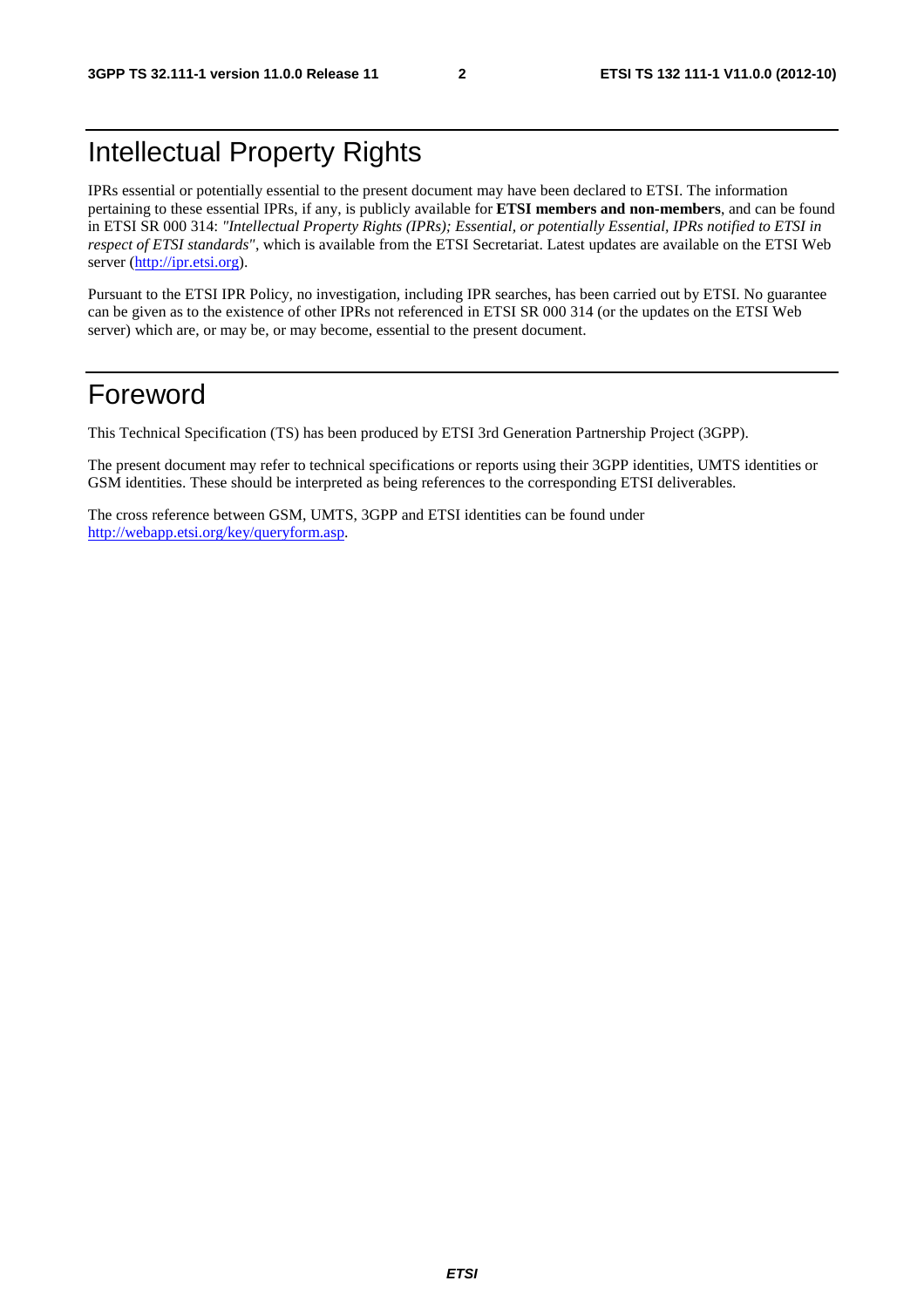$\mathbf{3}$ 

# Contents

| 1     |                               |  |  |  |  |  |
|-------|-------------------------------|--|--|--|--|--|
| 2     |                               |  |  |  |  |  |
| 3     |                               |  |  |  |  |  |
| 3.1   |                               |  |  |  |  |  |
| 3.2   |                               |  |  |  |  |  |
| 4     |                               |  |  |  |  |  |
| 4.1   |                               |  |  |  |  |  |
| 4.1.1 |                               |  |  |  |  |  |
| 4.1.2 |                               |  |  |  |  |  |
| 4.1.3 |                               |  |  |  |  |  |
| 4.1.4 |                               |  |  |  |  |  |
| 4.1.5 |                               |  |  |  |  |  |
| 4.1.6 |                               |  |  |  |  |  |
| 4.1.7 |                               |  |  |  |  |  |
| 4.1.8 |                               |  |  |  |  |  |
| 4.1.9 |                               |  |  |  |  |  |
| 4.2   |                               |  |  |  |  |  |
| 4.2.1 |                               |  |  |  |  |  |
| 4.3   |                               |  |  |  |  |  |
| 5     |                               |  |  |  |  |  |
| 5.1   |                               |  |  |  |  |  |
| 5.2   |                               |  |  |  |  |  |
| 5.2.1 |                               |  |  |  |  |  |
| 5.2.2 |                               |  |  |  |  |  |
| 5.2.3 |                               |  |  |  |  |  |
| 5.3   |                               |  |  |  |  |  |
| 5.3.1 |                               |  |  |  |  |  |
| 5.3.2 |                               |  |  |  |  |  |
| 5.4   |                               |  |  |  |  |  |
| 5.5   |                               |  |  |  |  |  |
|       | <b>Annex A (informative):</b> |  |  |  |  |  |
|       |                               |  |  |  |  |  |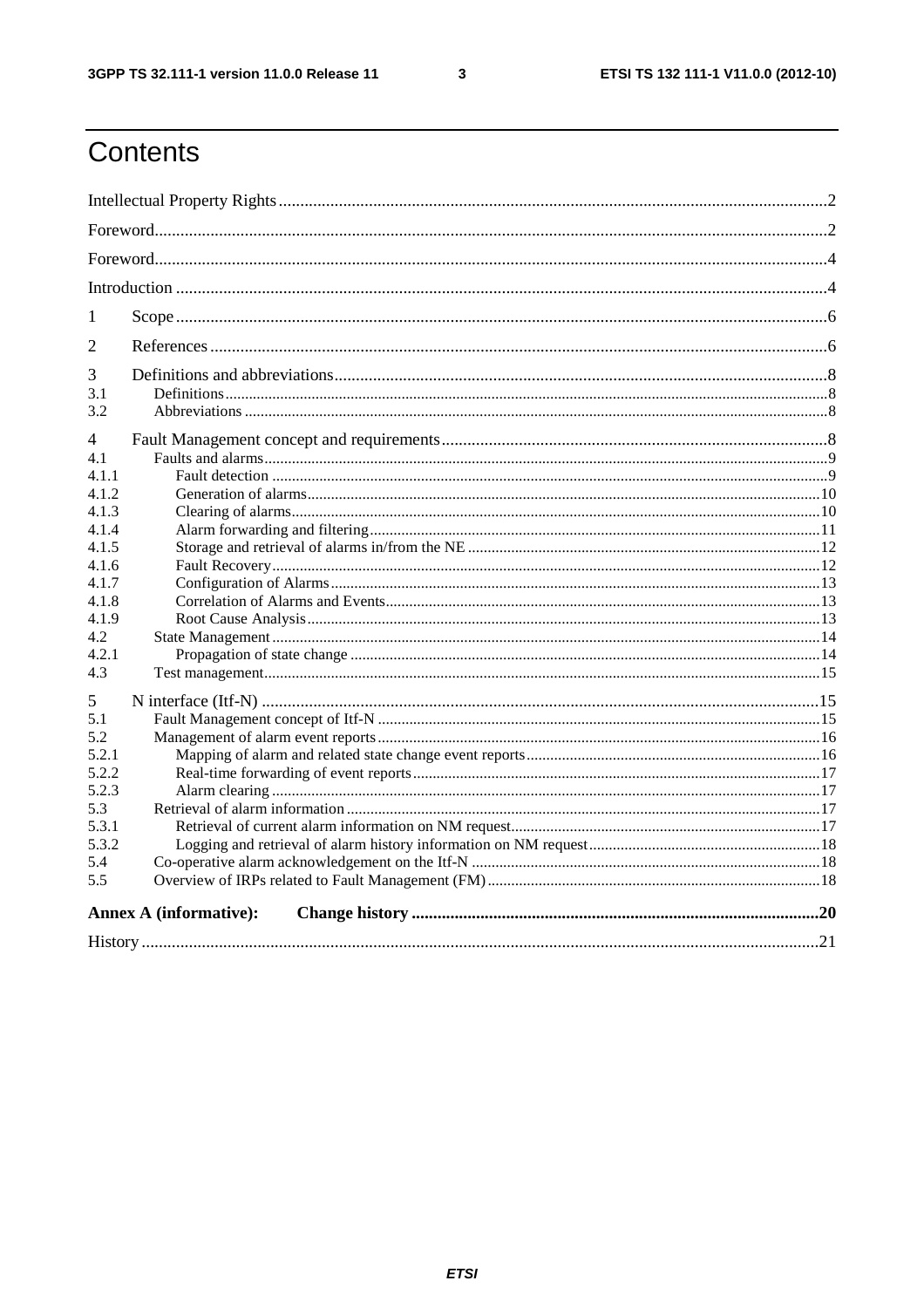#### Foreword

This Technical Specification (TS) has been produced by ETSI 3rd Generation Partnership Project (3GPP).

The present document may refer to technical specifications or reports using their 3GPP identities, UMTS identities or GSM identities. These should be interpreted as being references to the corresponding ETSI deliverables.

The cross reference between GSM, UMTS, 3GPP and ETSI identities can be found under [http://webapp.etsi.org/key/queryform.asp.](http://webapp.etsi.org/key/queryform.asp)

The contents of the present document are subject to continuing work within the TSG and may change following formal TSG approval. Should the TSG modify the contents of the present document, it will be re-released by the TSG with an identifying change of release date and an increase in version number as follows:

Version x.y.z

where:

- x the first digit:
	- 1 presented to TSG for information;
	- 2 presented to TSG for approval;
	- 3 or greater indicates TSG approved document under change control.
- y the second digit is incremented for all changes of substance, i.e. technical enhancements, corrections, updates, etc.
- the third digit is incremented when editorial only changes have been incorporated in the document.

### Introduction

The present document is part of a TS-family covering the  $3<sup>rd</sup>$  Generation Partnership Project: Technical Specification Group Services and System Aspects; Telecommunication management; as identified below:

| 32.111-1     | "Fault Management; Part 1: 3G fault management requirements".                                                                                |
|--------------|----------------------------------------------------------------------------------------------------------------------------------------------|
| 32.111-2     | "Fault Management; Part 2: Alarm Integration Reference Point (IRP): Information Service (IS)".                                               |
| 32.111-3     | "Fault Management; Part 3: Alarm Integration Reference Point (IRP): Common Object Request<br>Broker Architecture (CORBA) Solution Set (SS)". |
| $32.111 - 6$ | "Fault Management; Part 6: Alarm Integration Reference Point (IRP): Solution Set (SS)<br>definitions".                                       |

The present document is part of a TS-family, which describes the requirements and information model necessary for the Telecommunication Management (TM) of 3G systems. The TM principles and TM architecture are specified in 3GPP TS 32.101 [2] and 3GPP TS 32.102 [3].

A 3G system is composed of a multitude of Network Elements (NE) of various types and, typically, different vendors, which inter-operate in a co-ordinated manner in order to satisfy the network users' communication requirements. The occurrence of failures in a NE may cause a deterioration of this NE's function and/or service quality and will, in severe cases, lead to the complete unavailability of the respective NE. In order to minimize the effects of such failures on the Quality of Service (QoS) as perceived by the network users it is necessary to:

- detect failures in the network as soon as they occur and alert the operating personnel as fast as possible;
- isolate the failures (autonomously or through operator intervention), i.e. switch off faulty units and, if applicable, limit the effect of the failure as much as possible by reconfiguration of the faulty NE/adjacent NEs;
- if necessary, determine the cause of the failure using diagnosis and test routines; and,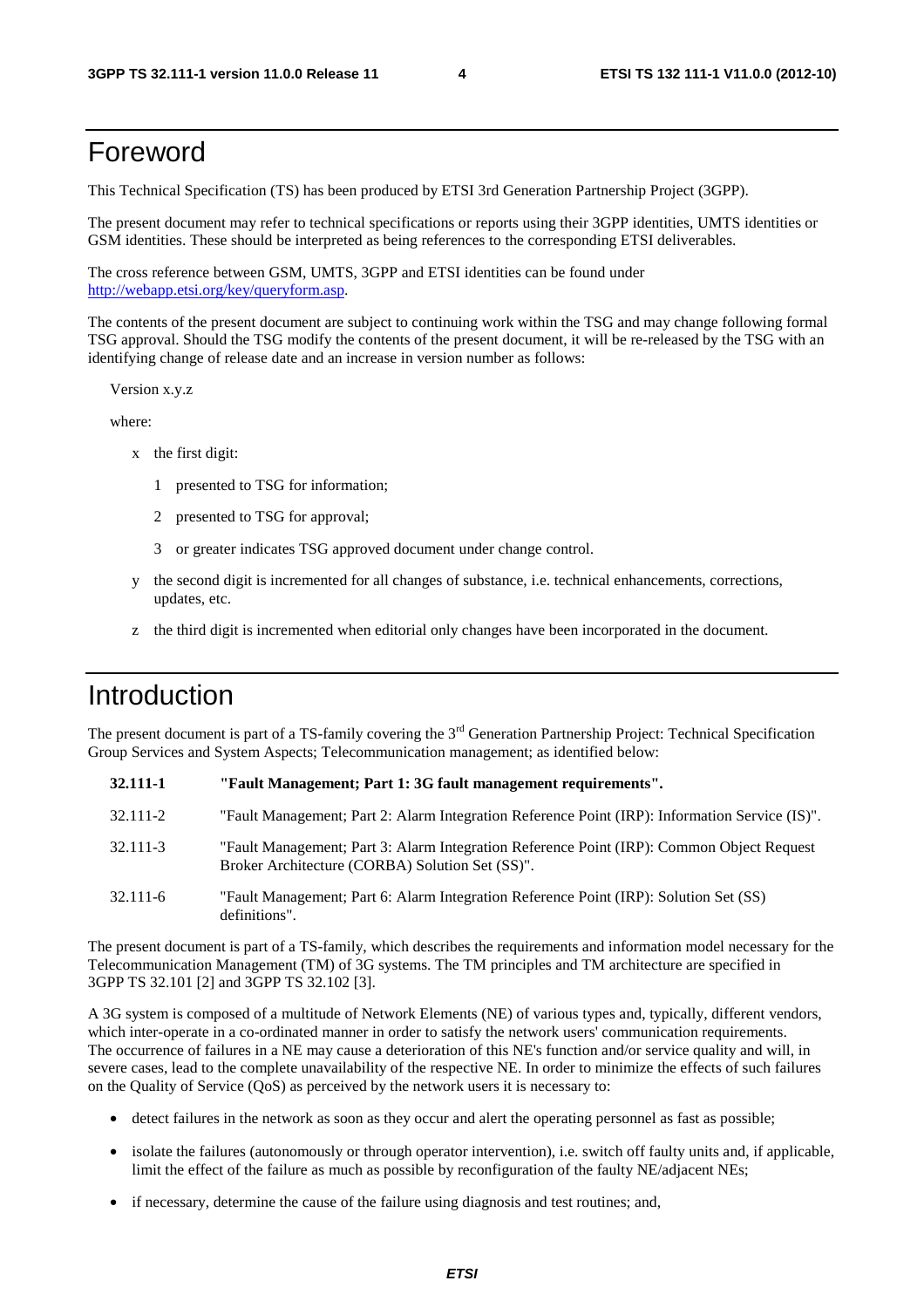• repair/eliminate failures in due time through the application of maintenance procedures.

This aspect of the management environment is termed "Fault Management" (FM). The purpose of FM is to detect failures as soon as they occur and to limit their effects on the network Quality of Service (QoS) as far as possible. The latter is achieved by bringing additional/redundant equipment into operation, reconfiguring existing equipment/NEs, or by repairing/eliminating the cause of the failure.

Fault Management (FM) encompasses all of the above functionalities except commissioning/decommissioning of NEs and potential operator triggered reconfiguration (these are a matter of Configuration Management (CM), cf. [1]). FM also includes associated features in the Operations System (OS), such as the administration of a pending alarms list, the presentation of operational state information of physical and logical devices/resources/functions, and the provision and analysis of the alarm and state history of the network.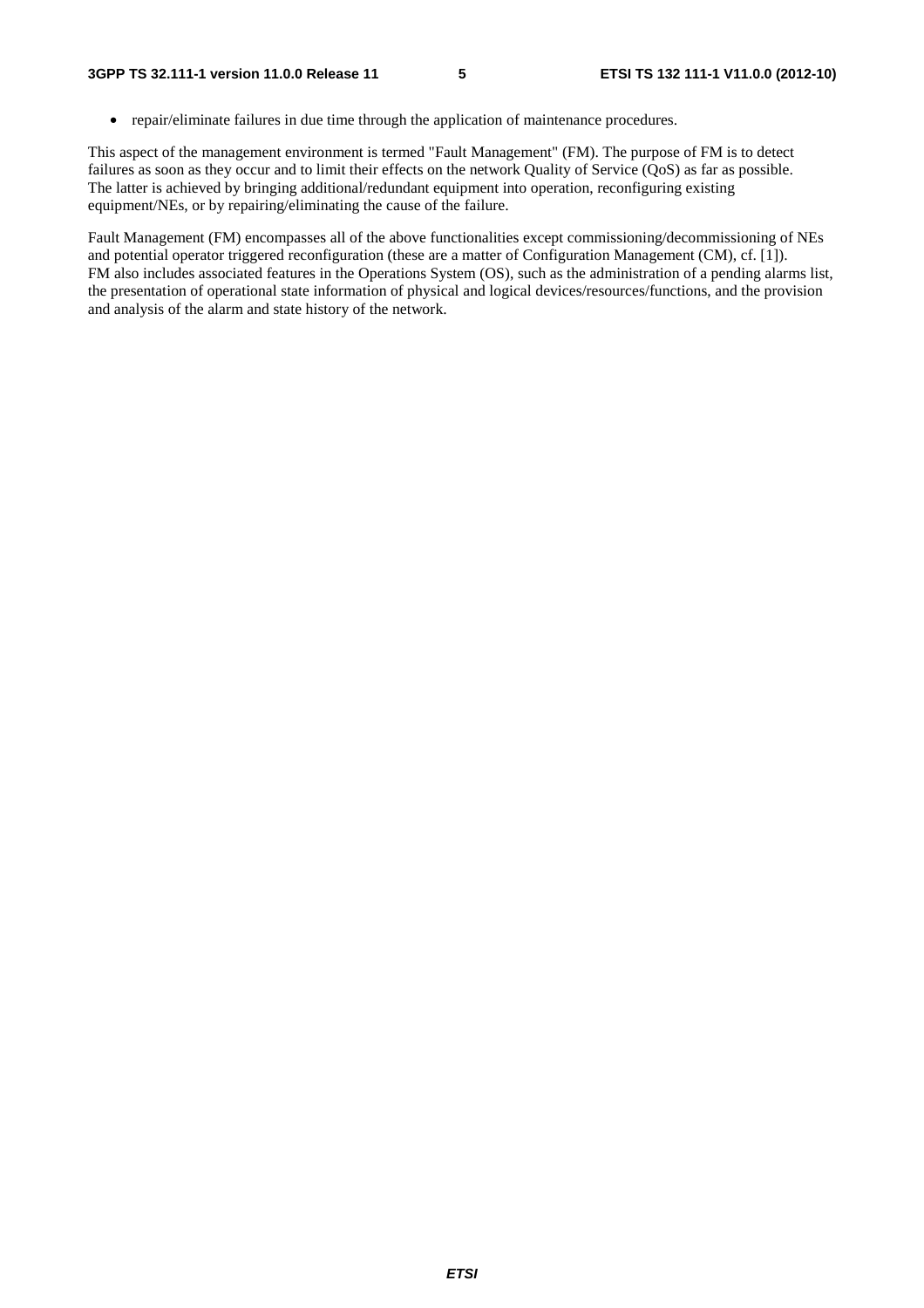#### 1 Scope

The present document specifies the overall requirements for 3G Fault Management (FM) as it applies to the Network Elements (NE), Element Manger (EM) and Network Manager (NM).

Clause 4 defines the FM concept and functional requirements for the detection of faults and the generation, collection and presentation of alarms, operational state data and test results across 3G systems. These functions are described on a non-formal level since the formal standardization of these functions across the different vendors' equipment is not required. The functional areas specified in the present document cover:

- fault surveillance and detection in the NEs;
- notification of alarms (including alarm cease) and operational state changes;
- retrieval of current alarms from the NEs;
- fault isolation and defence mechanisms in the NEs;
- alarm filtering;
- management of alarm severity levels;
- alarm and operational state data presentation and analysis at the Operations System (OS);
- retention of alarm and operational state data in the NEs and the OS; and
- the management of tests.

Any (re)configuration activity exerted from the EM as a consequence of faults will not be subject of the present document. These are described in [1].

Clause 5 of the present document defines the functional requirements for the standard Itf-N, for the purpose of Fault Management of 3G networks, as seen from the Network Manager (NM). The Itf-N is fully standardized so as to connect systems of any vendor to the NM via this interface.

#### 2 References

The following documents contain provisions which, through reference in this text, constitute provisions of the present document.

- References are either specific (identified by date of publication, edition number, version number, etc.) or non-specific.
- For a specific reference, subsequent revisions do not apply.
- For a non-specific reference, the latest version applies. In the case of a reference to a 3GPP document (including a GSM document), a non-specific reference implicitly refers to the latest version of that document *in the same Release as the present document*.
- [1] 3GPP TS 32.601: "Telecommunication management; Configuration Management (CM); Basic CM Integration Reference Point (IRP); Requirements".

 3GPP TS 32.602: "Telecommunication management; Configuration Management (CM); Basic CM Integration Reference Point (IRP): Information Service (IS)".

 3GPP TS 32.603: "Telecommunication management; Configuration Management (CM); Basic CM Integration Reference Point (IRP): Common Object Request Broker Architecture (CORBA) Solution Set (SS)".

 3GPP TS 32.607: "Telecommunication management; Configuration Management (CM); Basic CM Integration Reference Point (IRP): Simple Object Access Protocol (SOAP) Solution Set (SS)".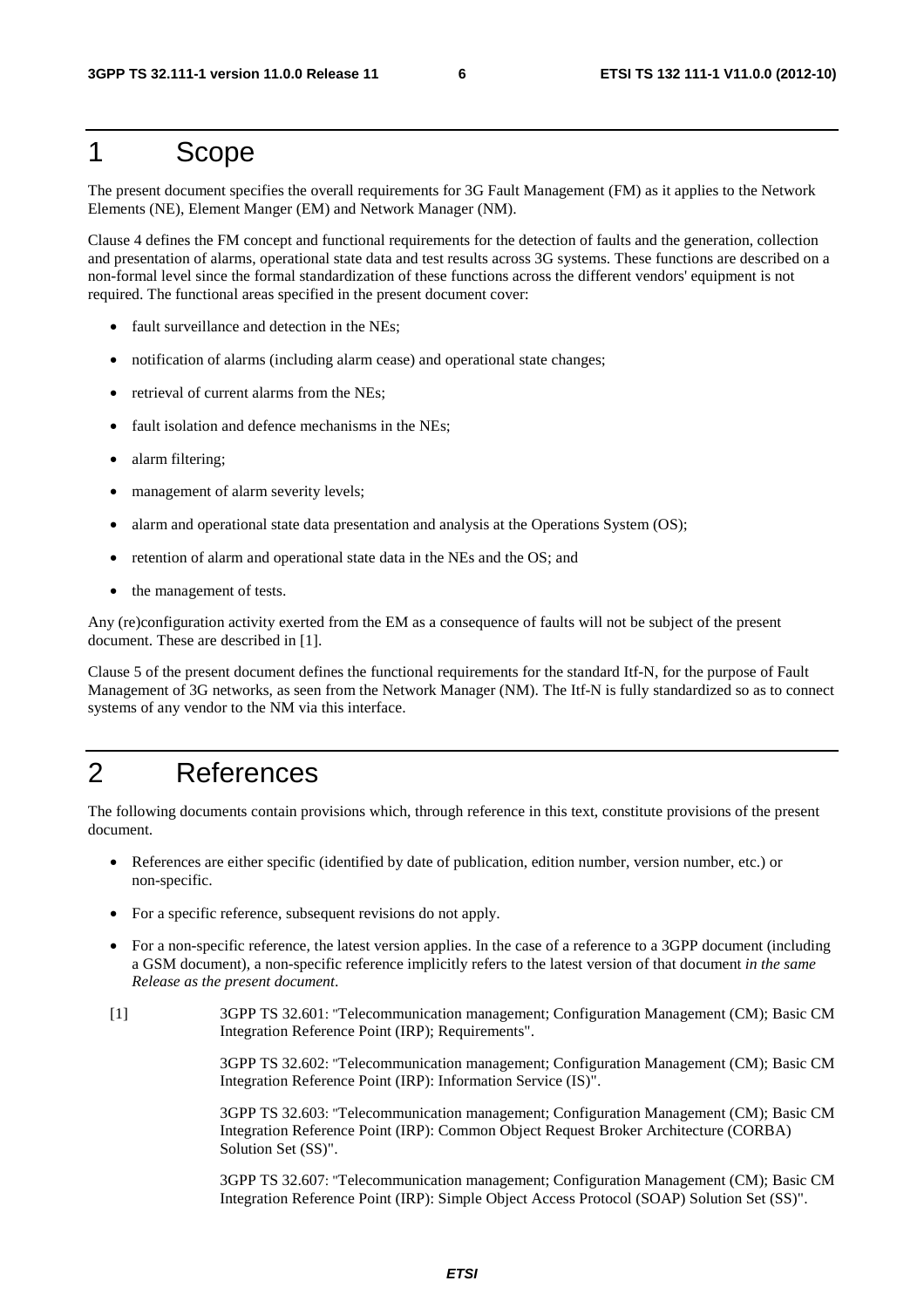- [2] 3GPP TS 32.101: "Telecommunication management; Principles and high level requirements".
- [3] 3GPP TS 32.102: "Telecommunication management; Architecture".
- [4] 3GPP TS 32.401: "Telecommunication management; Performance Management (PM); Concept and requirements".

 3GPP TS 52.402: "Telecommunication management; Performance Management (PM); Performance measurements - GSM".

 3GPP TS [32.404:](http://www.3gpp.org/ftp/Specs/html-info/32404.htm) "Telecommunication management; Performance Management (PM); Performance measurements - Definitions and template".

 3GPP TS [32.405:](http://www.3gpp.org/ftp/Specs/html-info/32405.htm) "Telecommunication management; Performance Management (PM); Performance measurements Universal Terrestrial Radio Access Network (UTRAN)".

 3GPP TS [32.406:](http://www.3gpp.org/ftp/Specs/html-info/32406.htm) "Telecommunication management; Performance Management (PM); Performance measurements Core Network (CN) Packet Switched (PS) domain".

 3GPP TS [32.407:](http://www.3gpp.org/ftp/Specs/html-info/32407.htm) "Telecommunication management; Performance Management (PM); Performance measurements Core Network (CN) Circuit Switched (CS) domain".

 3GPP TS [32.408:](http://www.3gpp.org/ftp/Specs/html-info/32408.htm) "Telecommunication management; Performance Management (PM); Performance measurements Teleservice".

 3GPP TS [32.409:](http://www.3gpp.org/ftp/Specs/html-info/32409.htm) "Telecommunication management; Performance Management (PM); Performance measurements IP Multimedia Subsystem (IMS)".

- [5] ITU-T Recommendation X.710: "Information technology Open Systems Interconnection Common Management Information Service".
- [6] ITU-T Recommendation X.711: "Managed objects for diagnostic information of public switched telephone network connected V-series modem DCE's".
- [7] ITU-T Recommendation X.721: "Information technology Open Systems Interconnection Structure of management information: Definition of management information".
- [8] ITU-T Recommendation X.731: "Information technology Open Systems Interconnection Systems Management: State management function".
- [9] ITU-T Recommendation X.733: "Information technology Open Systems Interconnection Systems Management: Alarm reporting function".
- [10] ITU-T Recommendation X.734: "Information technology Open Systems Interconnection Systems Management: Event report management function".
- [11] ITU-T Recommendation X.735: "Information technology Open Systems Interconnection Systems Management: Log control function".
- [12] ITU-T Recommendation X.745: "Information technology Open Systems Interconnection Systems Management: Test management function".
- [13] 3GPP TS 32.111-2: "Telecommunication management; Fault Management; Part 2: Alarm Integration Reference Point (IRP); Information Service (IS)".
- [14] 3GPP TS 32.111-3: "Telecommunication management; Fault Management; Part 3: Alarm Integration Reference Point (IRP); Common Object Request Broker Architecture (CORBA) Solution Set (SS)".
- [15] Void.
- [16] ISO 8571: "File Transfer, Access and Management".
- [17] 3GPP TS 32.111-7: "Telecommunication management; Fault Management; Alarm Integration Reference Point (IRP); SOAP Solution Set (SS)".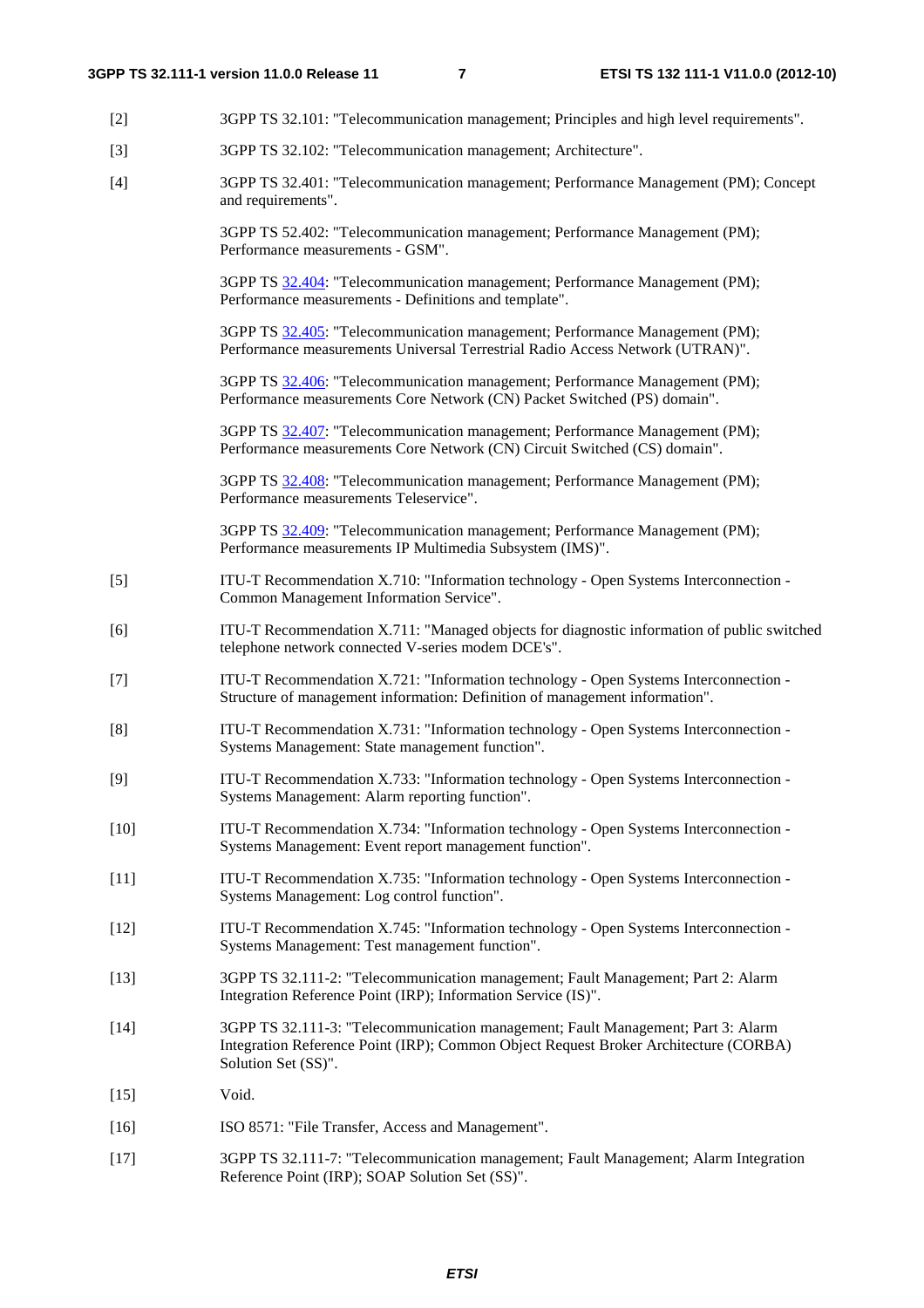# 3 Definitions and abbreviations

#### 3.1 Definitions

For the purposes of the present document, the following terms and definitions apply:

**active alarm:** an alarm that has not been cleared and which is active until the fault that caused the alarm is corrected and a "clear alarm" is generated

**ADAC Faults:** faults that are "Automatically Detected and Automatically Cleared" by the system when they occur and when they are repaired

**ADMC Faults:** faults that are Automatically Detected by the system when they occur and Manually Cleared by the operator when they are repaired

**alarm:** abnormal network entity condition, which categorizes an event as a fault

**alarm notification**: notification used to inform the recipient about the occurrence of an alarm

**clear alarm:** alarm where the severity value is set to "cleared"

**event:** this is a generic term for any type of occurrence within a network entity

NOTE: A notification or event report may be used to inform one or more OS(s) about the occurrence of the event.

**fault:** a deviation of a system from normal operation, which may result in the loss of operational capabilities of the element or the loss of redundancy in case of a redundant configuration

**notification:** information message originated within a network entity to inform one or more OS(s) about the occurrence of an event

#### 3.2 Abbreviations

For the purposes of the present document, the following abbreviations apply:

| <b>ADAC</b> | Automatically Detected and Automatically Cleared |
|-------------|--------------------------------------------------|
| <b>ADMC</b> | Automatically Detected and Manually Cleared      |
| CM          | <b>Configuration Management</b>                  |
| EM          | Element Manger                                   |
| <b>FM</b>   | <b>Fault Management</b>                          |
| <b>ISO</b>  | <b>International Standards Organisation</b>      |
| <b>IRP</b>  | <b>Integration Reference Point</b>               |
| <b>MMI</b>  | Man-Machine Interface                            |
| <b>MOC</b>  | <b>Managed Object Class</b>                      |
| <b>MOI</b>  | Managed Object Instance                          |
| <b>NE</b>   | Network Element                                  |
| <b>NM</b>   | Network Manager                                  |
| <b>OS</b>   | <b>Operations System</b>                         |
| QoS         | <b>Quality of Service</b>                        |
| <b>TMN</b>  | <b>Telecommunications Management Network</b>     |
|             |                                                  |

## 4 Fault Management concept and requirements

Any evaluation of the NEs' and the overall network health status require the detection of faults in the network and, consequently, the notification of alarms to the OS (EM and/or NM). Depending on the nature of the fault, it may be combined with a change of the operational state of the logical and/or physical resource(s) affected by the fault. Detection and notification of these state changes is as essential as it is for the alarms. A list of active alarms in the network and operational state information as well as alarm/state history data are required by the system operator for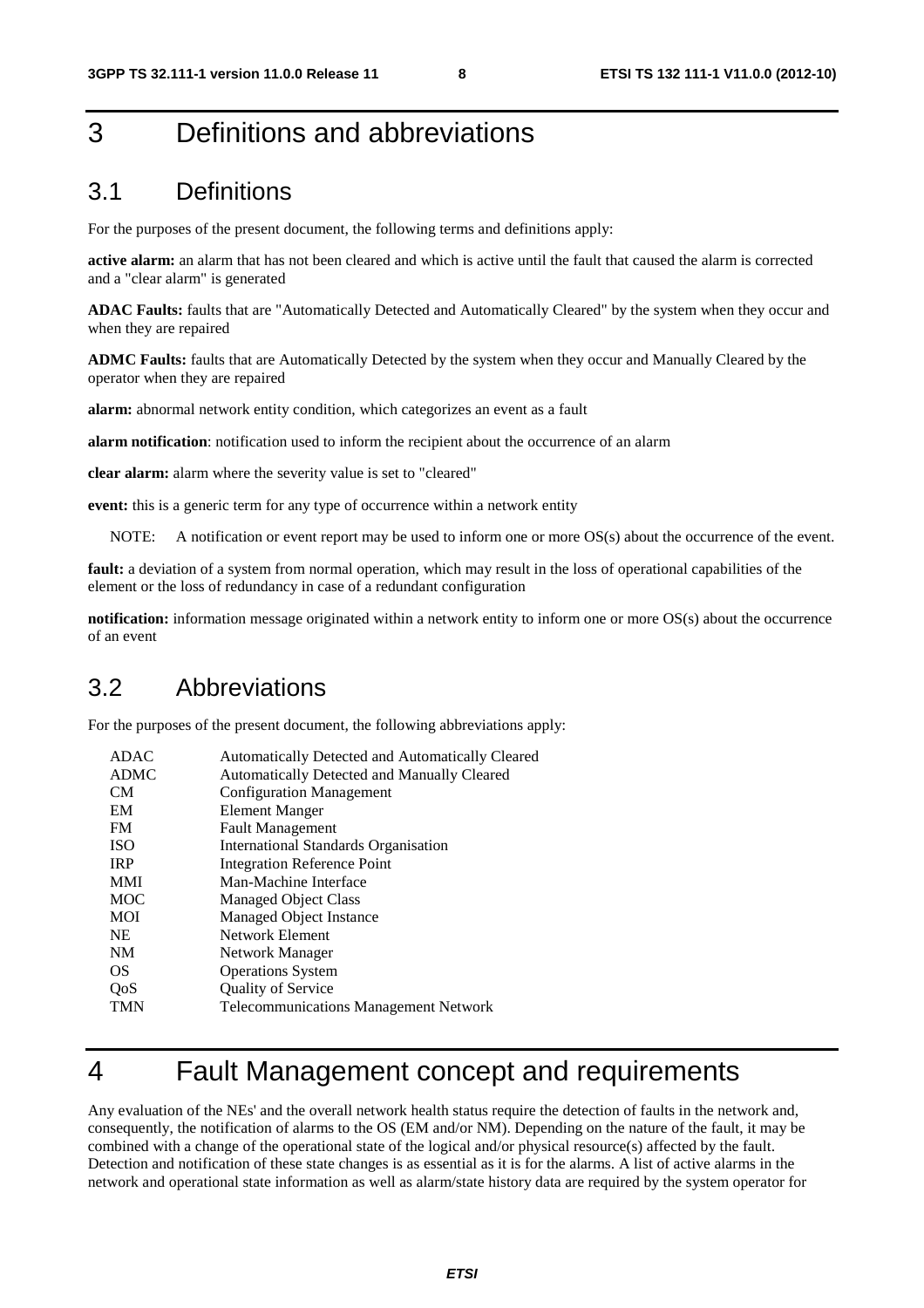further analysis. Additionally, test procedures can be used in order to obtain more detailed information if necessary, or to verify an alarm or state or the proper operation of NEs and their logical and physical resources.

The following clauses explain the detection of faults, the handling of alarms and state changes and the execution of tests.

Only those requirements covered by clause 5 and related IRPs shall be considered as valid requirements for compliance to the standard defined by the present document.

### 4.1 Faults and alarms

Faults that may occur in the network can be grouped into one of the following categories:

- Hardware failures, i.e. the malfunction of some physical resource within a NE.
- Software problems, e.g. software bugs, database inconsistencies.
- Functional faults, i.e. a failure of some functional resource in a NE and no hardware component can be found responsible for the problem.
- Loss of some or all of the NE's specified capability due to overload situations.
- Communication failures between two NEs, or between NE and OS, or between two OSs.

In any case, as a consequence of faults, appropriate alarms related to the physical or logical resource(s) affected by the fault(s), shall be generated by the network entities.

The following clauses focus on the aspects of fault detection, alarm generation and storage, fault recovery and retrieval of stored alarm information.

#### 4.1.1 Fault detection

When any type of fault described above occurs within a 3G network, the affected network entities shall be able to detect them immediately.

The network entities accomplish this task using autonomous self-check circuits/procedures, including, in the case of NEs, the observation of measurements, counters and thresholds. The threshold measurements may be predefined by the manufacturer and executed autonomously in the NE, or they may be based on performance measurements administered by the EM, cf. [4]. The fault detection mechanism as defined above shall cover both active and standby components of the network entities.

The majority of the faults should have well-defined conditions for the declaration of their presence or absence, i.e. fault occurrence and fault clearing conditions. Any such incident shall be referred to in the present document as an ADAC fault. The network entities should be able to recognize when a previously detected ADAC fault is no longer present, i.e. the clearing of the fault, using similar techniques as they use to detect the occurrence of the fault. For some faults, no clearing condition exists. For the purpose of the present document, these faults shall be referred to as ADMC faults. An example of this is when the network entity has to restart a software process due to some inconsistencies, and normal operation can be resumed afterwards. In this case, although the inconsistencies are cleared, the cause of the problem is not yet corrected. Manual intervention by the system operator shall always be necessary to clear ADMC faults since these, by definition, cannot be cleared by the network entity itself.

For some faults there is no need for any short-term action, neither from the system operator nor from the network entity itself, since the fault condition lasted for a short period of time only and then disappeared. An example of this is when a NE detects the crossing of some observed threshold, and in the next sampling interval, the observed value stays within its limits.

For each fault, the fault detection process shall supply the following information:

- the device/resource/file/functionality/smallest replaceable unit as follows:
	- for hardware faults, the smallest replaceable unit that is faulty:
	- for software faults, the affected software component, e.g. corrupted file(s) or databases or software code;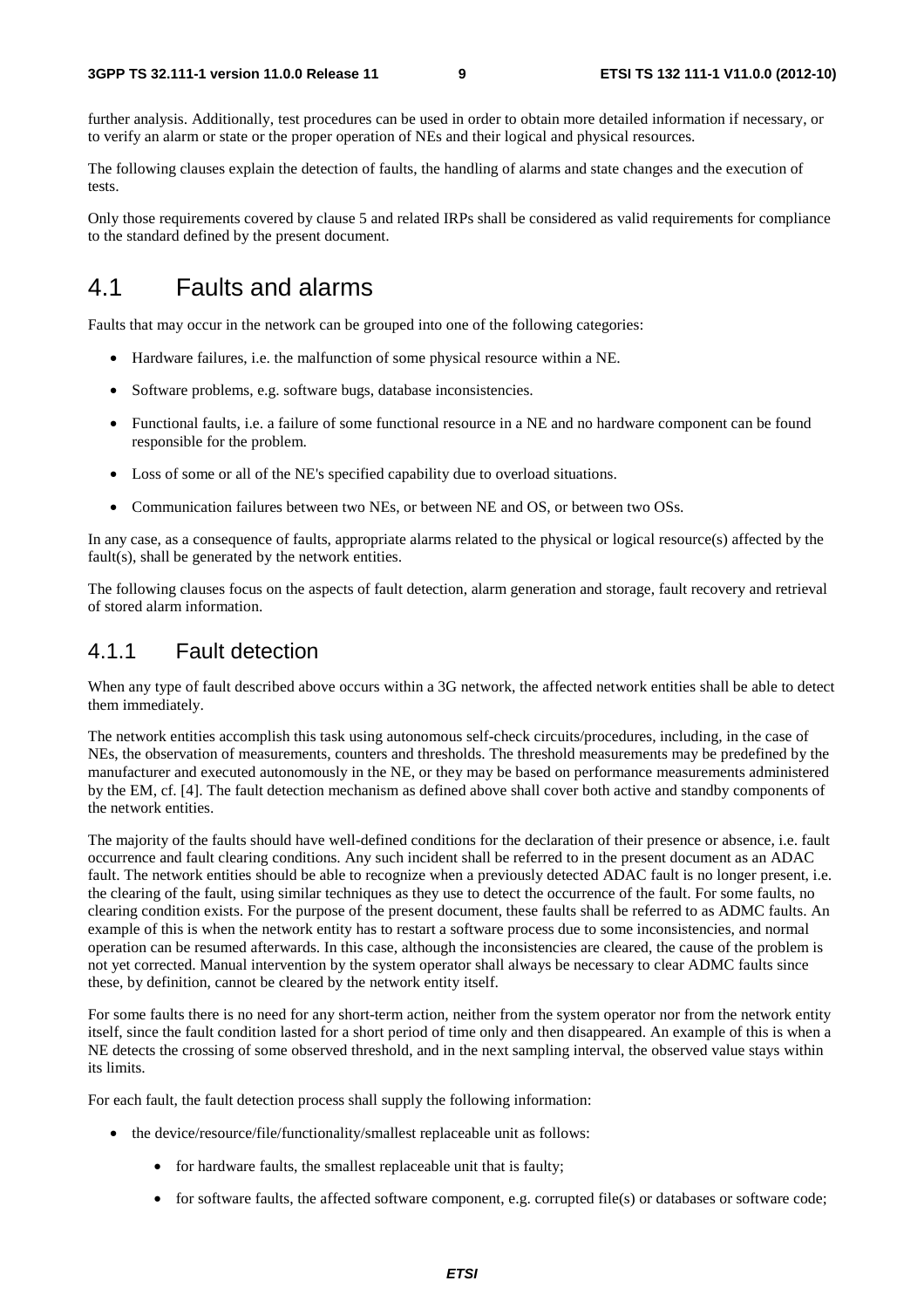- for functional faults, the affected functionality;
- for faults caused by overload, information on the reason for the overload;
- for all the above faults, wherever applicable, an indication of the physical and logical resources that are affected by the fault if applicable, a description of the loss of capability of the affected resource.
- the type of the fault (communication, environmental, equipment, processing error, QoS) according to ITU-T Recommendation X.733 [9];
- the severity of the fault (indeterminate, warning, minor, major, critical), as defined in ITU-T Recommendation X.733 [9];
- the probable cause of the fault;
- the time at which the fault was detected in the faulty network entity;
- the nature of the fault, e.g. ADAC or ADMC;
- any other information that helps understanding the cause and the location of the abnormal situation (system/implementation specific).

For some faults, additional means, such as test and diagnosis features, may be necessary in order to obtain the required level of detail. See clause 4.3 for details.

#### 4.1.2 Generation of alarms

For each detected fault, appropriate alarms shall be generated by the faulty network entity, regardless of whether it is an ADAC or an ADMC fault. Such alarms shall contain all the information provided by the fault detection process as described in clause 4.1.1.

In order to ease the fault localization and repair, the faulty network entity should generate for each single fault, one single alarm, also in the case where a single fault causes a degradation of the operational capabilities of more than one physical or logical resource within the network entity. An example of this is a hardware fault, which affects not only a physical resource but also degrades the logical resource(s) that this hardware supports. In this case the network entity should generate one single alarm for the faulty resource (i.e. the resource which needs to be repaired) and a number of events related to state management (cf. clause 4.2) for all the physical/logical resources affected by the fault, including the faulty one itself.

In case a network entity is not able to recognize that a single fault manifests itself in different ways, the single fault is detected as multiple faults and originates multiple alarms. In this case however, when the fault is repaired the network entity should be able to detect the repair of all the multiple faults and clear the related multiple alarms.

When a fault occurs on the connection media between two NEs or between a NE and an OS, and affects the communication capability between such NE/OS, each affected NE/OS shall detect the fault as described in clause 4.1.1 and generate its own associated communication alarm toward the managing OS. In this case it is the responsibility of the OS to correlate alarms received from different NEs/OSs and localize the fault in the best possible way.

Within each NE, all alarms generated by that NE shall be input into a list of active alarms. The NEs shall be able to provide such a list of active alarms to the OS when requested.

#### 4.1.3 Clearing of alarms

The alarms originated in consequence of faults need to be cleared. To clear an alarm it is necessary to repair the corresponding fault. The procedures to repair faults are implementation dependent and therefore they are out of the scope of the present document, however, in general:

- the equipment faults are repaired by replacing the faulty units with working ones;
- the software faults are repaired by means of partial or global system initializations, by means of software patches or by means of updated software loads;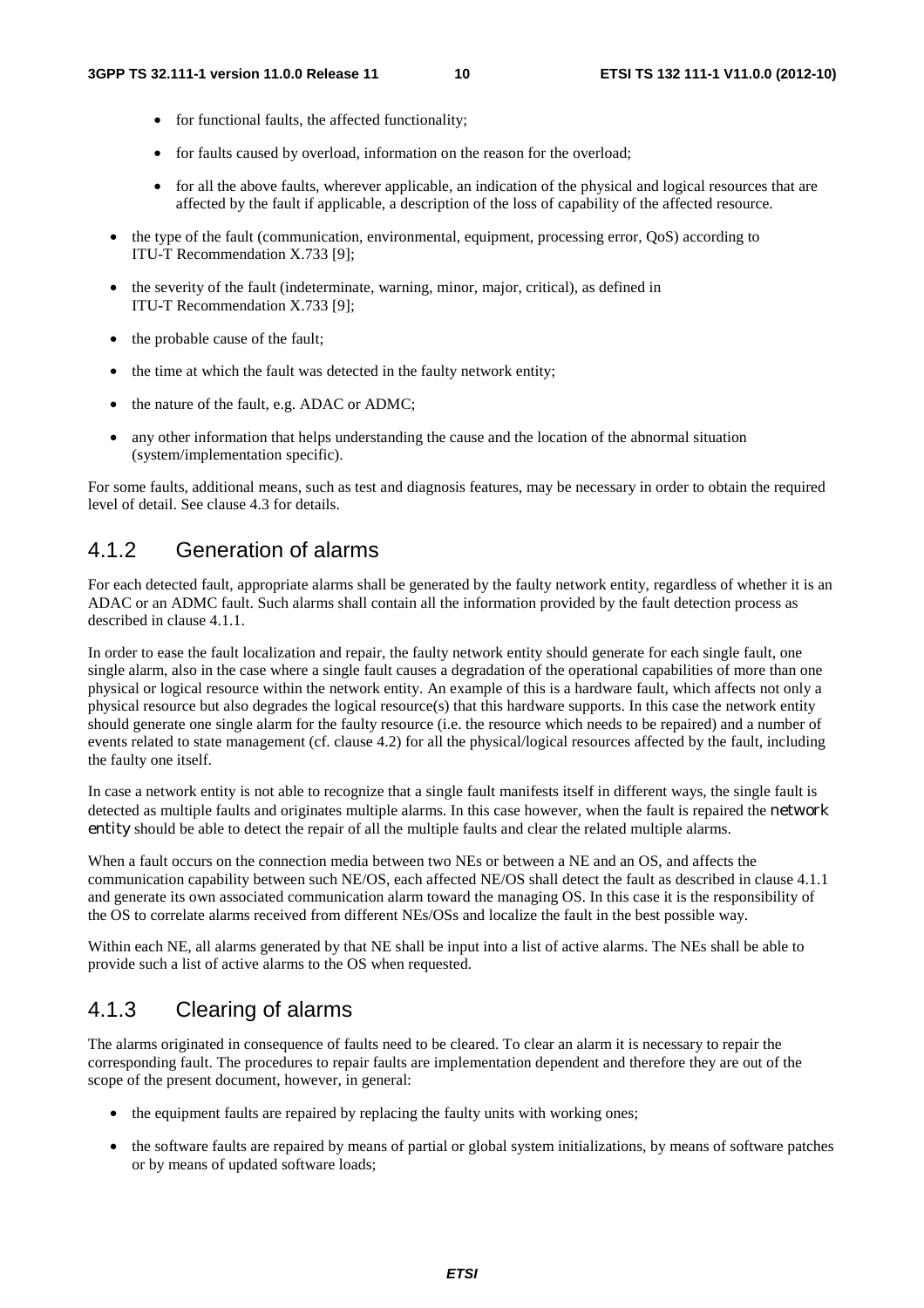- the communication faults are repaired by replacing the faulty transmission equipment or, in case of excessive noise, by removing the cause of the noise;
- the QoS faults are repaired either by removing the causes that degraded the QoS or by improving the capability of the system to react against the causes that could result in a degradation of the QoS;
- Solving the environmental problem repairs the environment faults (high temperature, high humidity, etc.).

It is also possible that an ADAC fault is spontaneously repaired, without the intervention of the operator (e.g. a threshold crossed fault). In this case the NE behaves as for the ADAC faults repaired by the operator.

In principle, the NE uses the same mechanisms to detect that a fault has been repaired, as for the detection of the occurrence of the fault. However, for ADMC faults, manual intervention by the operator is always necessary to clear the fault. Practically, various methods exist for the system to detect that a fault has been repaired and clear alarms and the faults that triggered them. For example:

- The system operator implicitly requests the NE to clear a fault, e.g. by initializing a new device that replaces a faulty one. Once the new device has been successfully put into service, the NE shall clear the fault(s). Consequently, the NE shall clear all related alarms.
- The system operator explicitly requests the clearing of one or more alarms. Once the alarm(s) has/have been cleared, the fault management system (within EMS and/or NE) should reissue those alarms (as new alarms) in case the fault situation still persists.
- The NE detects the exchange of a faulty device by a new one and initializes it autonomously. Once the new device has been successfully put into service, the NE shall clear the fault(s). Consequently, the NE shall clear all related alarms.
- The NE detects that a previously reported threshold crossed alarm is no longer valid. It shall then clear the corresponding active alarm and the associated fault, without requiring any operator intervention. The details for the administration of thresholds and the exact condition for the NE to clear a threshold crossed alarm are implementation specific and depend on the definition of the threshold measurement, see also clause 4.1.1.
- ADMC faults/alarms can, by definition, not be cleared by the NE autonomously. Therefore, in any case, system operator functions shall be available to request the clearing of ADAC alarms/faults in the NE. Once an ADMC alarm/fault has been cleared, the NE shall clear the associated ADAC fault/alarm.

Details of these mechanisms are system/implementation specific.

Each time an alarm is cleared the NE shall generate an appropriate clear alarm event. A clear alarm is defined as an alarm, as specified in clause 3.1, except that its severity is set to "cleared". The relationship between the clear alarm and the active alarm is established:

- by re-using a set of parameters that uniquely identify the active alarm (see clause 4.1.1); or
- by including a reference to the active alarm in the clear alarm.

When a clear alarm is generated the corresponding active alarm is removed from the active alarm list.

#### 4.1.4 Alarm forwarding and filtering

As soon as an alarm is entered into or removed from the active alarms list Alarm notifications shall be forwarded by the NE, in the form of unsolicited notifications;

If forwarding is not possible at this time, e.g. due to communication breakdown, then the notifications shall be sent as soon as the communication capability has been restored. The storage space is limited. The storage capacity is Operator and implementation dependent. If the number of delayed notifications exceeds the storage space then an alarm synchronization procedure shall be run when the communication capability has been restored.

The OS shall detect the communication failures that prevent the reception of alarms and raise an appropriate alarm to the operator.

If the N interface is implemented in the NE, then the destination of the notifications is the NM, and the interface shall comply with the stipulations made in clause 5. If the N interface resides in the EM, proprietary means may be employed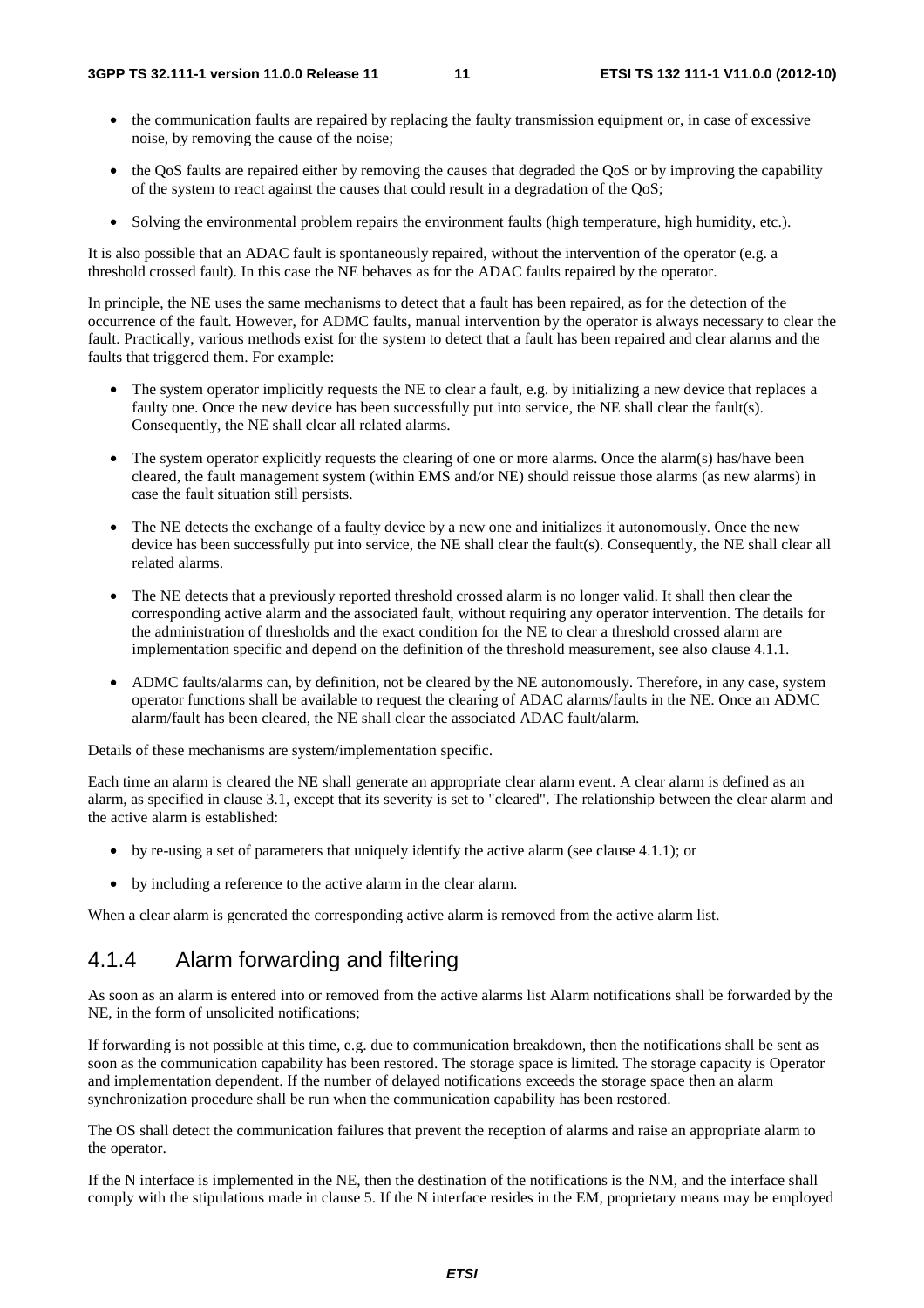to forward the notifications to the EM. Note that, even if the N interface is implemented in the NE, the EM may still also receive the notifications by one of the above mechanisms. However, the present document does not explicitly require the NEs to support the EM as a second destination.

The event report shall include all information defined for the respective event (see clauses 4.1.1, 4.1.2 and 4.1.3), plus an identification of the NE that generated the report.

The system operator shall be able to allow or suppress alarm reporting for each NE. As a minimum, the following criteria shall be supported for alarm filtering:

- the NE that generated the alarm, i.e. all alarm messages for that NE shall be suppressed;
- the device/resource/function to which the alarm relates;
- the severity of the alarm;
- the time at which the alarm was detected, i.e. the alarm time; and,
- any combination of the above criteria.

The result of any command to modify the forwarding criteria shall be confirmed by the NE to the requesting operator.

#### 4.1.5 Storage and retrieval of alarms in/from the NE

For Fault Management (FM) purposes, each NE shall have to store and retain the following information:

- a list of all active alarms, i.e. all alarms that have not yet been cleared; and
- alarm history information, i.e. all notifications related to the occurrence and clearing of alarms.

It shall be possible to apply filters when active alarm information is retrieved by the Manager and when the history information is stored by the NE and retrieved by the Manager.

The storage space for alarm history in the NE is limited. Therefore it shall be organized as a circular buffer, i.e. the oldest data item(s) shall be overwritten by new data if the buffer is full. Further "buffer full" behaviours, e.g. those defined in ITU-T Recommendation X.735 [11], may be implemented as an option. The storage capacity itself, and thus the duration, for which the data can be retained, shall be Operator and implementation dependent.

#### 4.1.6 Fault Recovery

After a fault has been detected and the replaceable faulty units have been identified, some management functions are necessary in order to perform system recovery and/or restoration, either automatically by the NE and/or the EM, or manually by the operator.

The fault recovery functions are used in various phases of the Fault Management (FM):

- 1) Once a fault has been detected, the NE shall be able to evaluate the effect of the fault on the telecommunication services and autonomously take recovery actions in order to minimize service degradation or disruption.
- 2) Once the faulty unit(s) has (have) been replaced or repaired, it shall be possible from the EM to put the previously faulty unit(s) back into service so that normal operation is restored. This transition should be done in such a way that the currently provided telecommunication services are not, or only minimally, disturbed.
- 3) At any time the NE shall be able to perform recovery actions if requested by the operator. The operator may have several reasons to require such actions; e.g. he has deduced a faulty condition by analysing and correlating alarm reports, or he wants to verify that the NE is capable of performing the recovery actions (proactive maintenance).

The recovery actions that the NE performs (autonomously or on demand) in case of faults depend on the nature and severity of the faults, on the hardware and software capabilities of the NE and on the current configuration of the NE.

Faults are distinguished in two categories: software faults and hardware faults. In the case of software faults, depending on the severity of the fault, the recovery actions may be system initializations (at different levels), activation of a backup software load, activation of a fallback software load, download of a software unit etc. In the case of hardware faults, the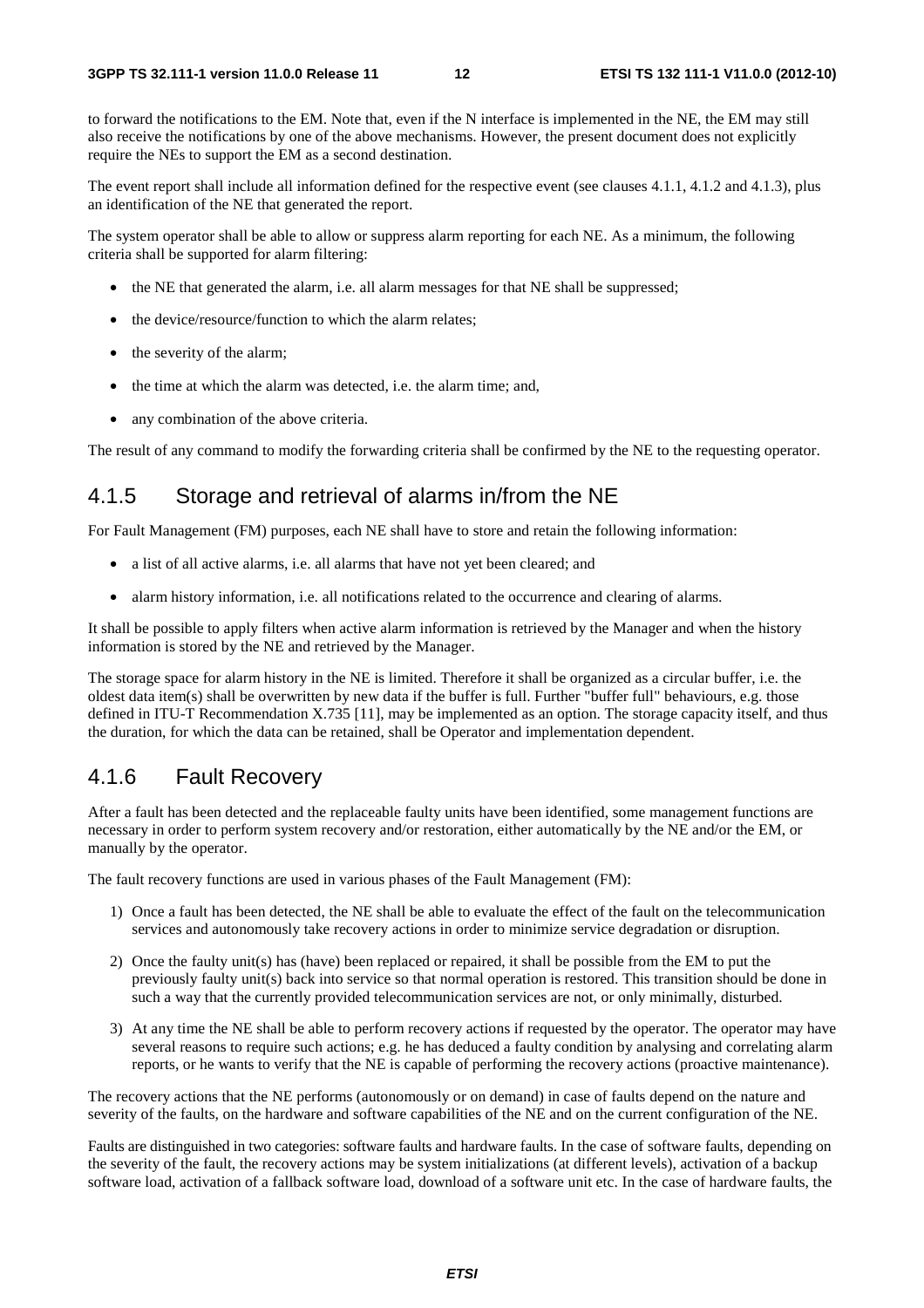recovery actions depend on the existence and type of redundant (i.e. back-up) resources. Redundancy of some resources may be provided in the NE in order to achieve fault tolerance and to improve system availability.

If the faulty resource has no redundancy, the recovery actions shall be:

- a) Isolate and remove from service the faulty resource so that it cannot disturb other working resources;
- b) Remove from service the physical and functional resources (if any) which are dependent on the faulty one. This prevents the propagation of the fault effects to other fault-free resources;
- c) State management related activities for the faulty resource and other affected/dependent resources cf. clause 4.2;
- d) Generate and forward appropriate notifications to inform the OS about all the changes performed.

If the faulty resource has redundancy, the NE shall perform action a), c) and d) above and, in addition, the recovery sequence that is specific to that type of redundancy. Several types of redundancy exist (e.g. hot standby, cold standby, duplex, symmetric/asymmetric, N plus one or N plus K redundancy, etc.), and for each one, there is a specific sequence of actions to be performed in case of failure. The present document specifies the Fault Management aspects of the redundancies, but it does not define the specific recovery sequences of the redundancy types.

In the case of a failure of a resource providing service, the recovery sequence shall start immediately. Before or during the changeover, a temporary and limited loss of service shall be acceptable. In the case of a management command, the NE should perform the changeover without degradation of the telecommunication services.

The detailed definition of the management of the redundancies is out of the scope of the present document. If a fault causes the interruption of ongoing calls, then the interrupted calls shall be cleared, i.e. all resources allocated to these calls shall immediately be released by the system.

#### 4.1.7 Configuration of Alarms

It shall be possible to configure the alarm actions, thresholds and severities by means of commands, according to the following requirements:

- the operator shall be able to configure any threshold that determines the declaration or clearing of a fault. If a series of thresholds are defined to generate alarms of various severities, then for each alarm severity the threshold values shall be configurable individually.
- it shall be possible to modify the severity of alarms defined in the system, e.g. from major to critical. This capability should be implemented on the manager, however, in case it is implemented on the NE, the alarms forwarded by the NE to the OS and the alarms displayed on the local MMI shall have the same severity.

The NE shall confirm such alarm configuration commands and shall notify the results to the requesting system operator.

#### 4.1.8 Correlation of Alarms and Events

A single network fault may result in the generation of multiple alarms and events from affected entities over time and spread over a wide geographical area. If possible, the OS should indicate which alarms and events are correlated to each other.

Alarms may be correlated in view of certain rules such as alarm propagation path, specific geographical area, specific equipment, or repeated alarms from the same source. The alarms are partitioned into sets where alarms within one correlated set have a high probability of being caused by the same network fault. A correlated set may also contain events. These events are considered having a high probability of being related to the same network fault.

The correlation describes relations between network events (e.g. current alarms as those captured in AlarmList, historical alarms as those captured in NotificationLog, network configuration changes).

#### 4.1.9 Root Cause Analysis

For a set of correlated alarms, one alarm may relate to the fault which is the root cause of all the correlated alarms and events. If possible, the OS should perfom a Root Cause Analysis to identify and indicate the Root Cause Alarm.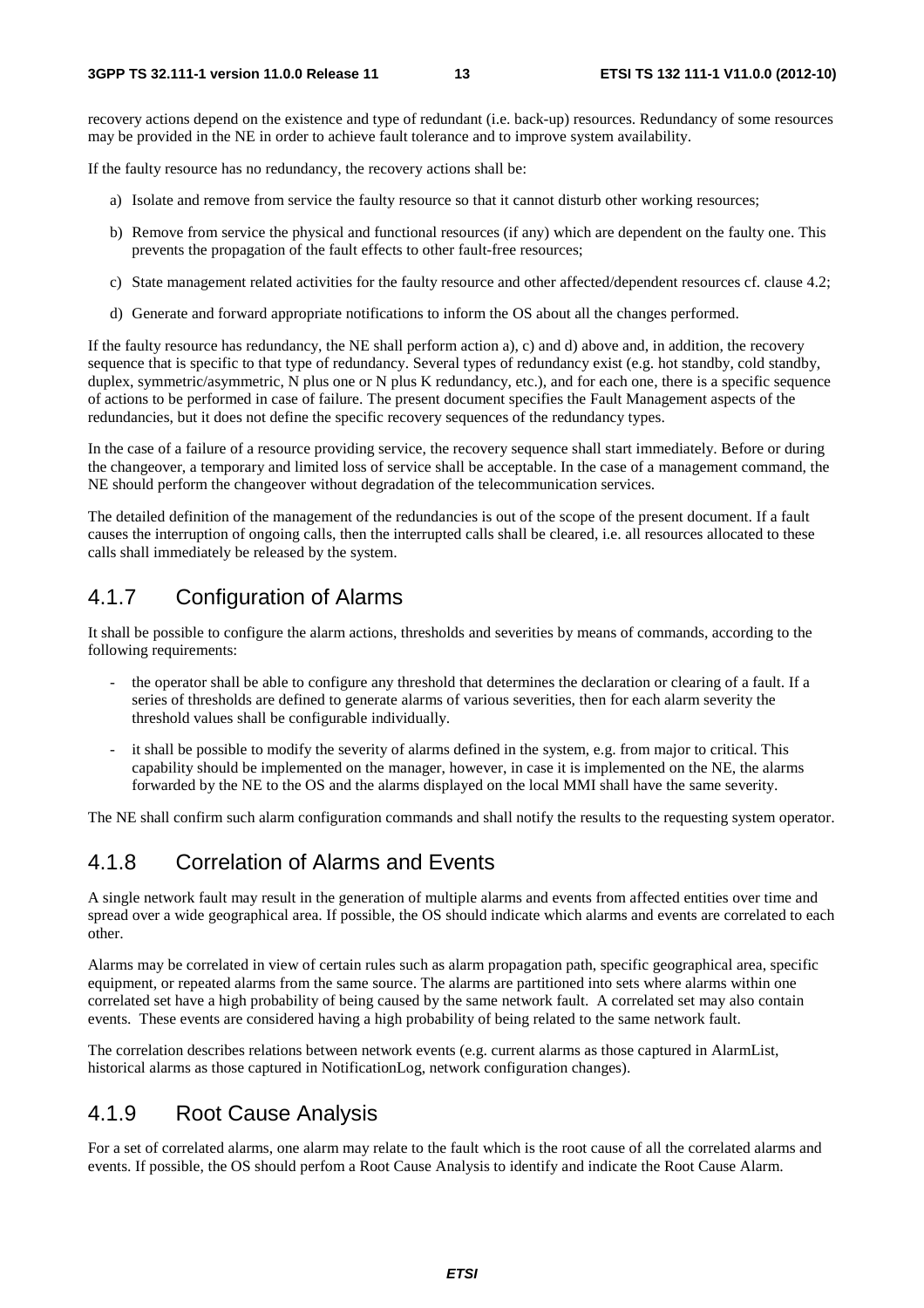Root Cause Analysis is a process that can determine and identify the network condition (e.g. fault, mis-configuration) causing the alarms. The determination may be based on the following (for example):

- Information carried in alarm $(s)$ ;
- Information carried in correlated alarm sets:
- Information carried in network notifications:
- Network configuration information;
- Operators" network management experience.

#### 4.2 State Management

The State Management is a common service defined within Configuration Management [1] and used by several management areas, including Fault Management. In this clause, some detailed requirements on State Management as they apply to the Fault Management are defined.

From the point of view of Fault Management, only two of the three primary state attributes are really important: the Administrative state and the Operational state. In addition the resources may have some secondary "status" attributes which give further detailed information about the reason of the primary state.

The Administrative state is used by the Operator to make a resource available for service, or to remove a resource from service. For example:

- for fault correction the Administrative state can be used to isolate a faulty resource;
- in case of redundancy the Administrative state can be used to lock the active resource and let the standby resource to become active (preventive maintenance);
- for Test management the Administrative state can be used to put a resource out of service to run an intrusive test on it.

The Operational state gives the information about the real capability of a resource to provide or not provide service.

- The operational state is "enabled" when the resource is able to provide service, "disabled" when the resource cannot provide service.
- A resource can lose the capability to provide service because of a fault or because another resource on which it depends is out of service (e.g. disabled or locked).
- In case a resource does not loose completely its capability to provide service, the Operational state shall be "enabled" and the Availability status shall be "degraded".

The changes of the state and status attributes of a resource shall be notified to the relative manager(s) as specified in [1].

When a state change is originated by a failure, the alarm notification and the related state change notifications shall be correlated to each other by means of explicit relationship information.

#### 4.2.1 Propagation of state change

Within a managed element, when for any reason a resource changes its state, the change shall be propagated, in a consistent way, to all the other resources that are functionally dependent on the first one. Therefore:

• In case of a fault occurring on a resource makes that resource completely out of service, if the current operational state is "enabled", it shall be changed to "disabled" and a state change notification shall be generated. Then, all the dependant resources (following the fault dependency diagram specific to that managed element) shall be checked and, in case they are "enabled" they shall be changed to "disabled". In this process, also the secondary status shall be changed consistently, in a way that it shall be possible to distinguish whether an object is disabled because it is faulty or because of it is functionally dependent on another object which is disabled.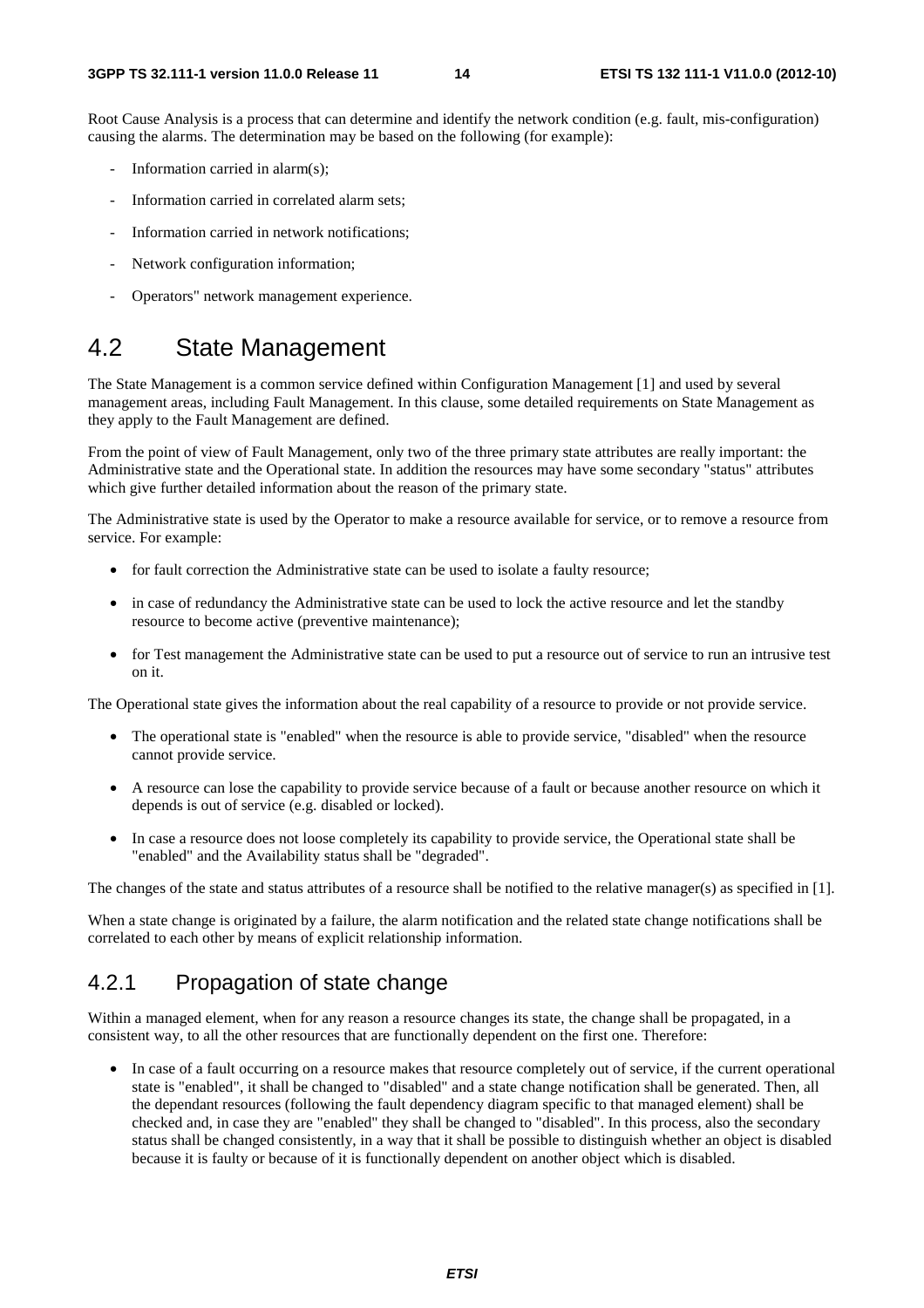- In case a faulty resource is repaired, the Operational state of that resource is changed from "disabled" to "enabled" and all the dependent resources are turned back to "enabled" (this is the simple case). In more complex cases, some of the objects may be disabled for different causes (different faults or faults plus locks on different superior resources), in this cases the repaired resource can be turned "enabled" only when all the causes are cleared (i.e. faults are repaired and superior resources are unlocked). Also in this process the secondary status shall be changed consistently.
- In case the operator locks a resource, the process of the state change propagation is similar to the first case (resource failure) except for the locked resource which does not change its operational state but only the administrative state from "unlocked" to "locked". The dependent resources are processed as in the first case.
- In case the operator unlocks a resource, the process of the state change propagation is similar to the second case (fault reparation) except for the first resource (the unlocked one) which does not change its operational state but only the administrative state from "locked" to "unlocked". The dependent resources are processed as in the first case.

#### 4.3 Test management

This management function provides capabilities that can be used in different phases of the Fault Management (FM). For example:

- when a fault has been detected and if the information provided through the alarm report is not sufficient to localize the faulty resource, tests can be executed to better localize the fault;
- during normal operation of the NE, tests can be executed for the purpose of detecting faults;
- once a faulty resource has been repaired or replaced, before it is restored to service, tests can be executed on that resource to be sure that it is fault free.

However, regardless of the context where the testing is used, its target is always the same: verify if a system's physical or functional resource performs properly and, in case it happens to be faulty, provide all the information to help the operator to localize and correct the faults.

Testing is an activity that involves the operator, the managing system (the OS) and the managed system (the NE). Generally the operator requests the execution of tests from the OS and the managed NE autonomously executes the tests without any further support from the operator.

In some cases, the operator may request that only a test bed is set up (e.g. establish special internal connections, provide access test points, etc.). The operator can then perform the real tests, which may require some manual support to handle external test equipment. Since the "local maintenance" and the "inter NE testing" are out of the scope of the present document, this aspect of the testing is not treated any further.

The requirements for the test management service are based on ITU-T Recommendation X.745 [12], where the testing description and definitions are specified.

## 5 N interface (Itf-N)

### 5.1 Fault Management concept of Itf-N

An operations system on the network management layer (i.e. the NM) provides fault management services and functions required by the 3G operator on top of the element management layer.

The N interface (Itf-N) may connect the Network Management (NM) system either to Element Mangers (EMs) or directly to the Network Elements (NEs). This is done by means of Integration Reference Points (IRPs). In the following, the term "subordinate entities" defines either EMs or NEs, which are in charge of supporting the N interface.

This clause describes the properties of an interface enabling a NM to supervise a 3G-telecommunication network including - if necessary - the managing EMs. To provide to the NM the Fault Management capability for the network implies that the subordinate entities have to provide information about: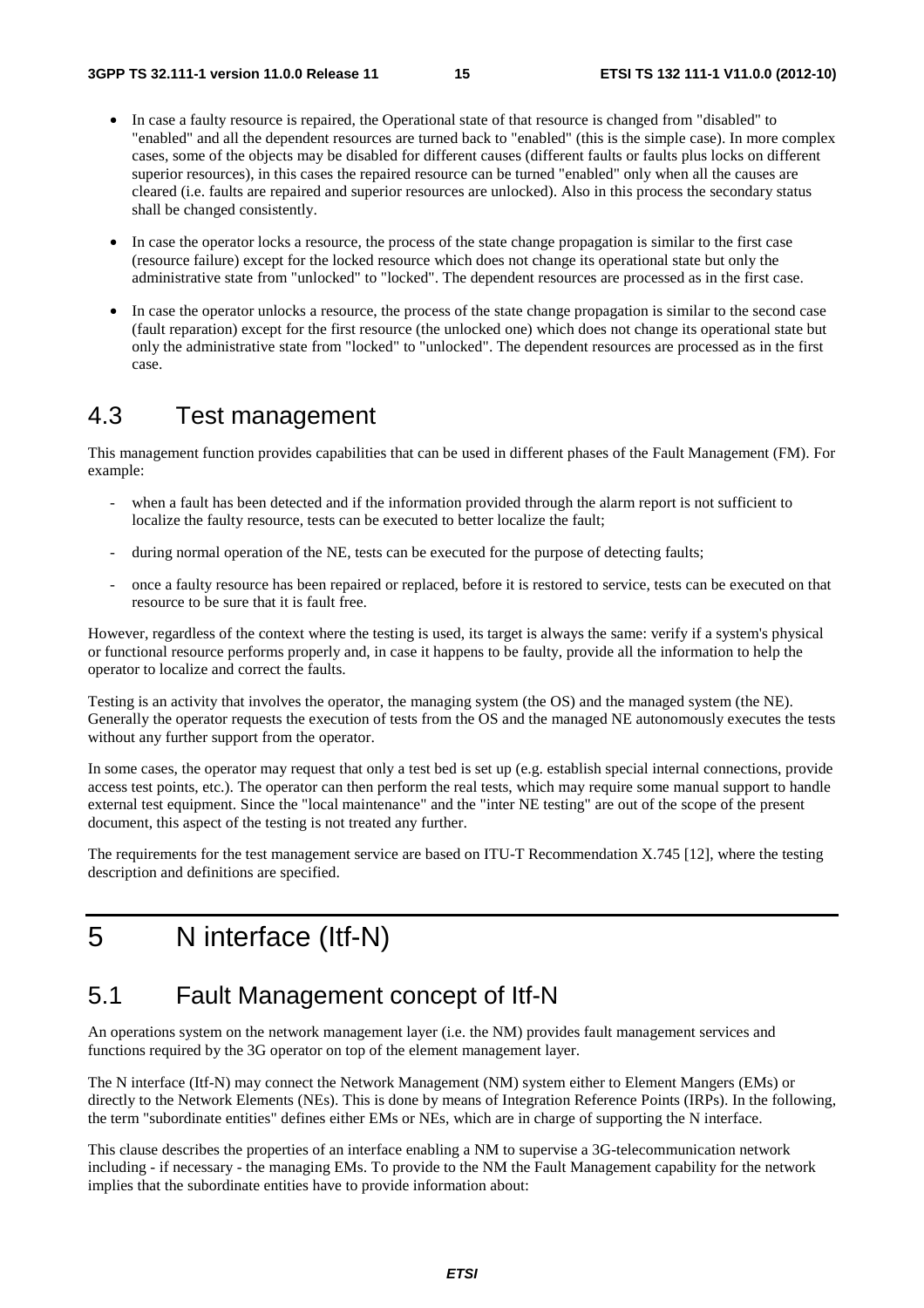- events and failures occurring in the subordinate entities;
- events and failures of the connections towards the subordinate entities and also of the connections within the 3G network;
- the network configuration (due to the fact that alarms and related state change information are always originated by network resources, see [1]). This is, however, not part of the FM functionality.

Therefore, for the purpose of FM the subordinate entities send notifications to a NM indicating:

- alarm reports (indicating the occurrence or the clearing of failures within the subordinate entities), so that the related alarm information can be updated;
- state change event reports, so that the related (operational) state information can be updated. This is, however, not part of the FM functionality.

The forwarding of these notifications is controlled by the NM operator using adequate filtering mechanisms within the subordinate entities.

The Itf-N provides also means to allow the NM operator the storage ("logging") and the later evaluation of desired information within the subordinate entities.

The retrieval capability of alarm-related information concerns two aspects:

- retrieval of "dynamic" information (e.g. alarms, states), which describes the momentary alarm condition in the subordinate entities and allows the NM operator a synchronization of its alarm overview data;
- retrieval of "history" information from the logs (e.g. active/clear alarms and state changes occurred in the past), which allows the evaluation of events that may have been lost, e.g. after an Itf-N interface failure or a system recovery.

As a consequence of the requirements described above, both the NM and the subordinate entity shall be able to initiate the communication.

#### 5.2 Management of alarm event reports

#### 5.2.1 Mapping of alarm and related state change event reports

The alarm and state change reports received by the NM relate to functional objects in accordance with the information model of Itf-N. This information model tailored for a multi-vendor capability is different from the information model of the EM-NE interface (if an EM is available) or from the internal resource modelling within the NE (in case of direct NM-NE interface). Thus a mapping of alarm and related state change event reports is performed by a mediation function within the subordinate entity.

The mediation function translates the original alarm/state change event reports (which may contain proprietary parameters or parameter values) taking into account the information model of the Itf-N.

The following examples describe potential mediation function behaviour:

- Alarm notifications generated by a functional object in a subordinate entity can be mapped to alarm reports of the corresponding ("equivalent") functional object at the Itf-N. If the functional object generating the original alarm notification has not a direct corresponding object at the Itf-N, the mediation functions maps the alarm to the next superior functional object in accordance with the containment tree of the Itf-N.
- State change notifications generated by a functional object in a subordinate entity can be mapped to state change reports of the corresponding ("equivalent") functional object at the Itf-N. If the functional object generating the original state change notification has not a direct corresponding object at the Itf-N, the mediation functions maps the alarm to the next superior functional object in accordance with the containment tree of the Itf-N.

Every alarm notification generated by a manufacturer-specific, equipment-related object in the subordinate entity is mapped to an alarm report of a generic logical object, which models the corresponding equipment-related resource.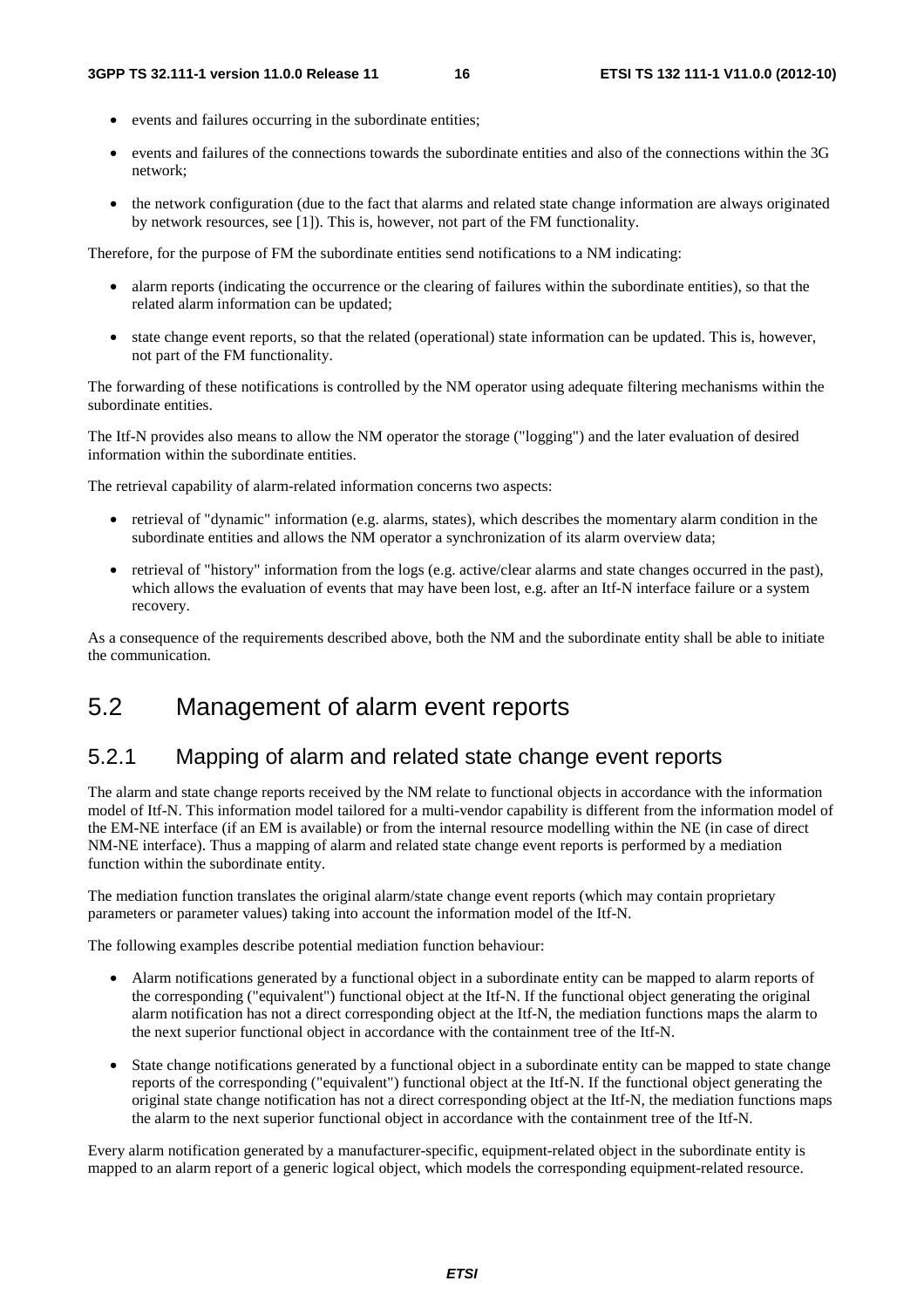#### 5.2.2 Real-time forwarding of event reports

If the Itf-N is in normal operation (the NM connection to the subordinate entities is up), alarm reports are forwarded in real-time to the NM via appropriate filtering located in the subordinate entity. These filters may be controlled either locally or remotely by the managing NM (via Itf-N) and ensure that only the event reports which fulfil pre-defined criteria can reach the superior NM. In a multi-NM environment each NM shall have an own filter within every subordinate entity which may generate notifications.

#### 5.2.3 Alarm clearing

On the Itf-N, alarm reports containing the value "cleared" of the parameter perceivedSeverity are used to clear the alarms. The correlation between the clear alarm and the related active alarms is performed by means of unambiguous identifiers.

This clearing mechanism ensures the correct clearing of alarms, independently of the (manufacturer-specific) implementation of the mapping of alarms/state change events in accordance with the information model of the Itf-N.

The IRP manager may also clear alarms manually.

### 5.3 Retrieval of alarm information

The retrieval of alarm information comprises two aspects:

Retrieval of current information:

 This mechanism shall ensure data consistency about the current alarm information between the NM and its subordinate entities and is achieved by means of a so-called synchronization ("alignment") procedure, triggered by the NM. The synchronization is required after every start-up of the Itf-N, nevertheless the NM may trigger it at any time.

- Logging and retrieval of history information:

 This mechanism offers to the NM the capability to get the alarm information stored within the subordinate entities for later evaluation.

#### 5.3.1 Retrieval of current alarm information on NM request

The present document defines a flexible, generic synchronization procedure, which fulfils the following requirements:

- The alarm information provided by means of the synchronization procedure shall be the same (at least for the mandatory parameters) as the information already available in the alarm list. The procedure shall be able to assign the received synchronization-alarm information to the correspondent requests, if several synchronization procedures triggered by one NM run at the same time.
- The procedure shall allow the NM to trigger the start at any time and to recognize unambiguously the end and the successful completion of the synchronization.
- The procedure shall allow the NM to discern easily between an "on-line" (spontaneous) alarm report and an alarm report received as consequence of a previously triggered synchronization procedure.
- The procedure shall allow the NM to specify filter criteria in the alignment request (e.g. for a full network or only a part of it.
- The procedure shall support connections to several NM and route the alignment-related information only to the requesting NM.
- During the synchronization procedure new ("real-time") alarms may be sent at any time to the managing NM.
- If the EM loses confidence to its alarm list and rebuilds it, then the EM shall indicate to the NM that the alarm list have been rebuilt. If the rebuild of the alarm list only concerns alarms for e.g. one NE then the EM may indicate that it is only that part of the alarm list that has been rebuilt. In the latter case the NM may use the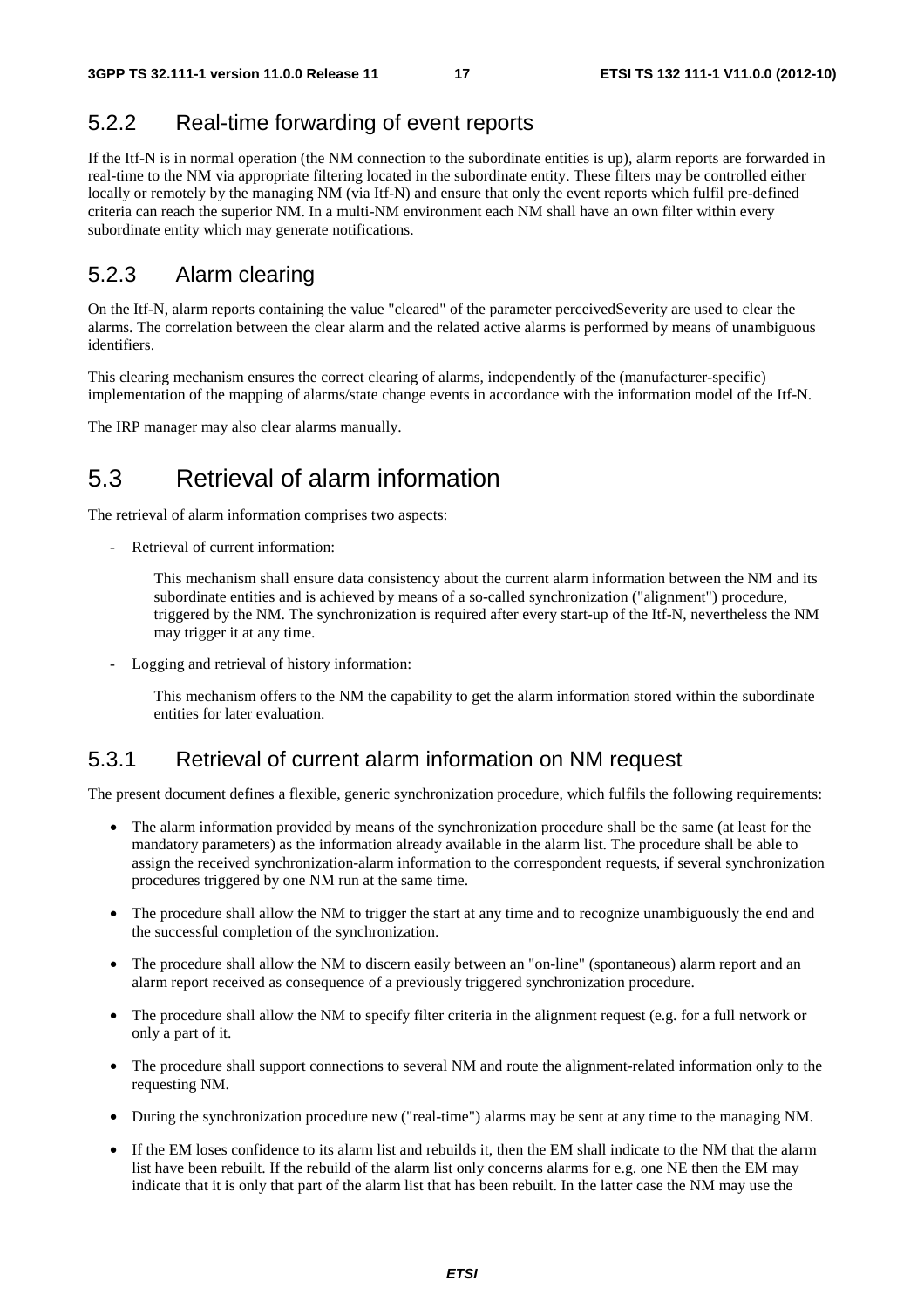knowledge that only a specific subset of the alarm list have been rebuilt to perform a partial resynchronization using filters.

If applicable, an alarm synchronization procedure may be aborted by the requesting NM.

#### 5.3.2 Logging and retrieval of alarm history information on NM request

The alarm history information may be stored in the subordinate entities. The NM is able to create logs for alarm reports and to define the criteria for storage of alarm information according to ITU-T Recommendation X.735 [11].

Nevertheless these particular requirements are not specific for alarm or state change information.

The alarm history information should be returned by files when IRPAgent finished collecting all the alarm history information that NM requested.

#### 5.4 Co-operative alarm acknowledgement on the Itf-N

The acknowledgement of an alarm is a maintenance function that aids the operators in his day-to-day management activity of his network. An alarm is acknowledged by the operator to indicate he has started the activity to resolve this specific problem. In general a human operator performs the acknowledgement, however a management system (NM or EM) may automatically acknowledge an alarm as well.

The alarm acknowledgement function requires that:

- a) All involved OSs have the same information about the alarms to be managed (including the current responsibility for alarm handling).
- b) All involved OSs have the capability to send and to receive acknowledgement messages associated to previous alarm reports.

A co-operative alarm acknowledgement means that the acknowledgement performed at EM layer is notified at NM layer and vice versa, thus the acknowledgement-related status of this alarm is the same across the whole management hierarchy. The OSs often gives the operator(s) a possibility to add a comment to an alarm. An OS can have the capability to record more than one comment for each alarm. To make the same alarm look the same in all OSs subscribing to the alarm, it should be possible to distribute the recorded comments in the same way as for the acknowledgement information.

The co-operative alarm acknowledgement on Itf-N shall fulfil the following requirements:

- Acknowledgement messages may be sent in both directions between EMs and NM, containing the following information:
	- Correlation information to the alarm just acknowledged.
	- Acknowledgement history data, including the current alarm state (active | cleared), the time of alarm acknowledgement and, as configurable information, the management system (EM | NM) and the operator in charge of acknowledgement (the parameter operator name or, in case of auto-acknowledgement, a generic system name).
	- Acknowledgement notifications sent to NM shall be filtered with the same criteria applied to the alarms.
- Taking into account the acknowledgement functionality, the above described synchronization procedure for retrieval of current alarm information on NM request may be extended. Additionally to the requirements defined in clause 5.3.1, this extended synchronization procedure relates not only to the active, but also to the "cleared and not acknowledged" alarms, which have still to be managed by the EM.

### 5.5 Overview of IRPs related to Fault Management (FM)

The N interface is built up by a number of IRPs. The basic structure of the IRPs is defined in 3GPP TS 32.101 [2] and 3GPP TS 32.102 [3].

For the purpose of FM, the following IRPs are needed: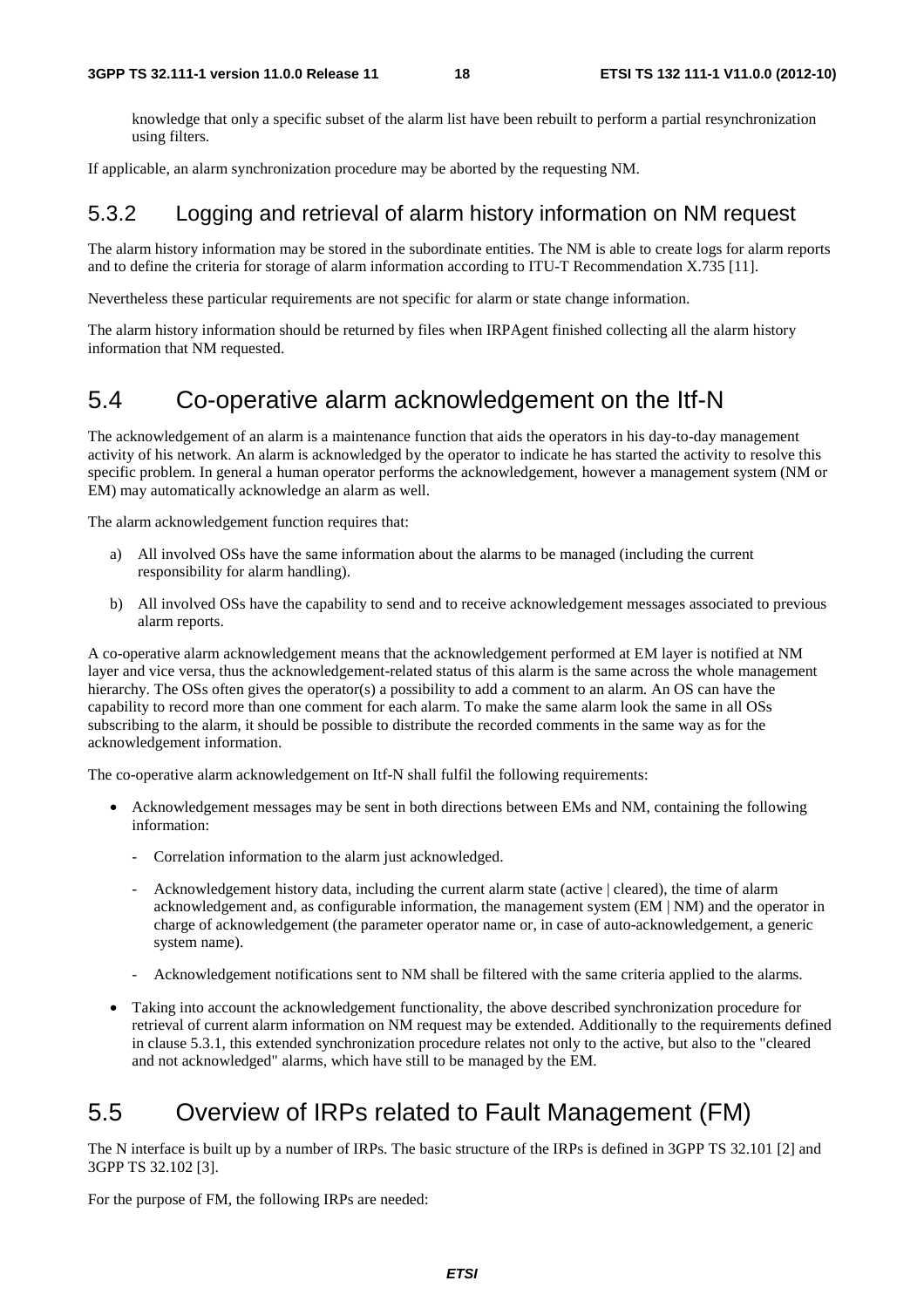#### **3GPP TS 32.111-1 version 11.0.0 Release 11 19 ETSI TS 132 111-1 V11.0.0 (2012-10)**

- Alarm IRP, see 3GPP TS 32.111-2 [13];
- Notification IRP, see [1]; and
- Log IRP.
- NOTE: The Log IRP is not part of Release 1999, therefore the requirements related to the log functionality are not valid for Release 1999).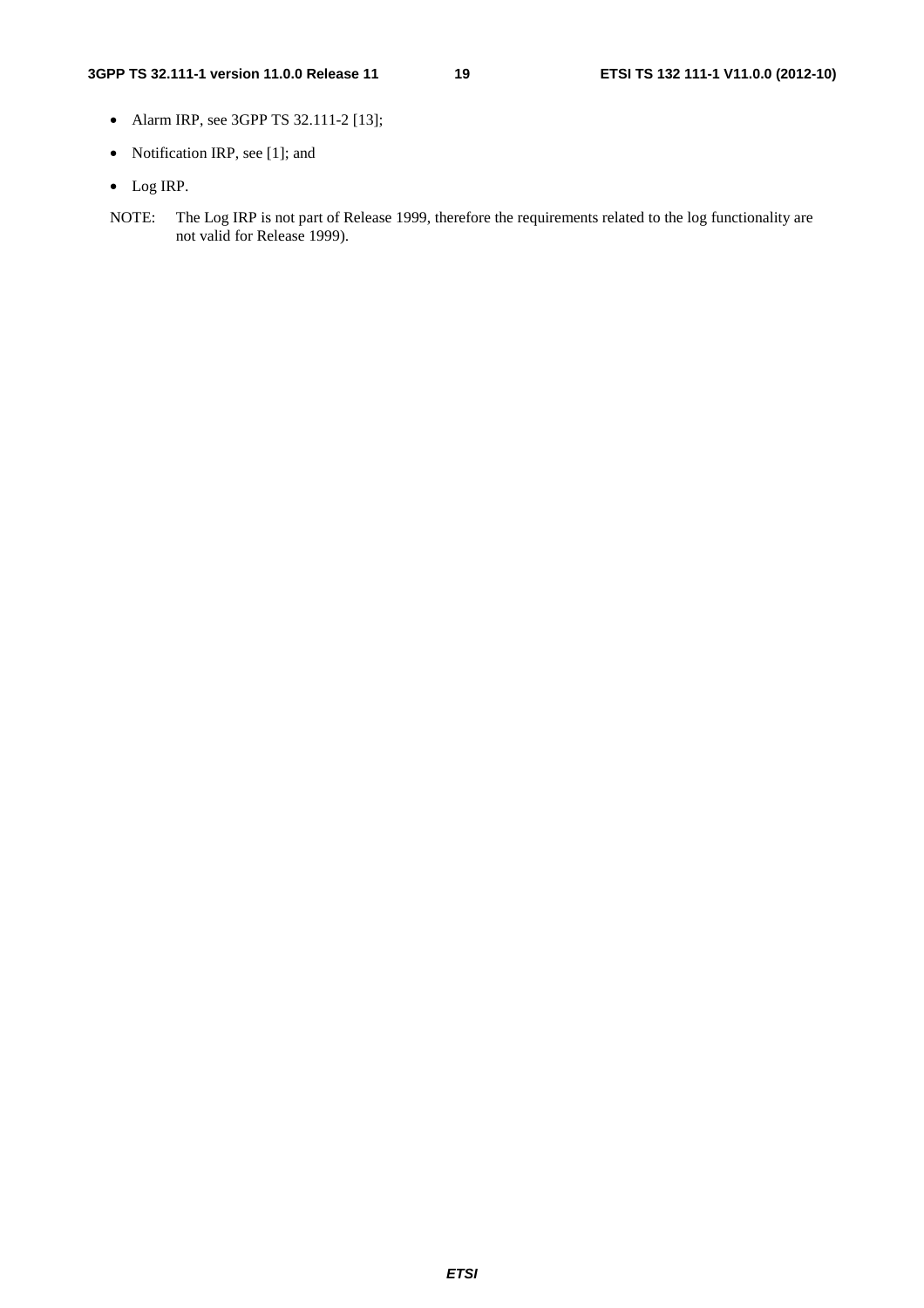# Annex A (informative): Change history

| <b>Change history</b> |              |                 |                |                           |                                                                                                                                                 |        |               |
|-----------------------|--------------|-----------------|----------------|---------------------------|-------------------------------------------------------------------------------------------------------------------------------------------------|--------|---------------|
| <b>Date</b>           | TSG#         | <b>TSG Doc.</b> | <b>CR</b>      | Rev                       | <b>Subject/Comment</b>                                                                                                                          | Old    | <b>New</b>    |
| Mar 2000              | SA 07        | SP-000013       |                | Щ,                        | 32.111 Approved at TSG SA#7 and placed under Change Control                                                                                     | 2.0.0  | 3.0.0         |
| Mar 2000              |              |                 |                | $\overline{a}$            | cosmetic                                                                                                                                        | 3.0.0  | 3.0.1         |
| Jun 2000              | SA 08        | SP-000247 001   |                | цü.                       | Split of TS 32.111 - Part 1: Main part of spec - Requirements                                                                                   | 3.0.1  | 3.1.0         |
| Jun 2000              | SA 08        | SP-000248 002   |                | цü.                       | Split of TS 32.111- Part 1: Merged Clause X into Clause 4                                                                                       | 3.0.1  | 3.1.0         |
| Jun 2000              | SA 08        | SP-000249 003   |                | $\mathbf{L}$              | Split of TS 32.111 - Part 1: Alignment of FM requirements with IRP,<br>etc                                                                      | 3.0.1  | 3.1.0         |
| Sep 2000 SA_09        |              | SP-000437 001   |                | $\mathbf{r}$              | <b>Clarification On Mediation Function Algorithms</b>                                                                                           | 3.1.0  | 3.2.0         |
| Sep 2000 SA_09        |              | SP-000437 002   |                | $\mathbb{L}^2$            | Clarification On Clear Alarm Suppression                                                                                                        | 3.1.0  | 3.2.0         |
| Jun 2001              | <b>SA 12</b> | SP-0102821003   |                | Щ,                        | Added two new features 'partial resynchronization' or 'ltf-N<br>distribution of comments associated to faults'.                                 | 3.2.0  | 4.0.0         |
| Mar 2002              | <b>SA 15</b> | --              | $- -$          | $\overline{a}$            | Automatic upgrade to Rel-5 (no Rel-5 CR)                                                                                                        | 4.0.0  | 5.0.0         |
| Sep 2002              | SA 17        | SP-020477       | 004            | -−                        | Add requirements for new clearAlarms() operation in Alarm IRP                                                                                   | 5.0.0  | 5.1.0         |
| Dec 2002              |              |                 |                | --                        | Updated references & cosmetics                                                                                                                  | 5.1.0  | 5.1.1         |
| Dec 2003 SA_22        |              | SP-030631       | 005            | $\mathbb{L}^{\mathbb{L}}$ | Add retrieval of alarm history information requirement                                                                                          | 5.1.1  | 6.0.0         |
| Jun 2005              |              |                 |                | --                        | Foreword, Introduction update: added 32.111-5 new TS-family<br>member                                                                           | 6.0.0  | 6.0.1         |
| Jun 2007              | SA 36        | --              | --             | --                        | Automatic upgrade to Rel-7 (no CR) at freeze of Rel-7. Deleted<br>reference to CMIP SS, discontinued from R7 onwards. Cleaned-up<br>references. | 6.0.1  | 7.0.0         |
| Mar 2009              | SA 43        | SP-090207       | 006            | $\sim$ $\sim$             | Include reference to SOAP Solution Set specification                                                                                            | 7.0.0  | 8.0.0         |
| Dec 2009              | SA_46        | шш.             | $\overline{a}$ | Щ,                        | Upgrade to Rel-9                                                                                                                                | 8.0.0  | 9.0.0         |
| Mar 2011              |              |                 |                | ÷.                        | Update to Rel-10 version (MCC)                                                                                                                  | 9.0.0  | 10.0.0        |
| Sep 2011              | SA_53        | SP-110534 007   |                |                           | Add concepts for Alarm Correlation and Root Cause Analysis                                                                                      | 10.0.0 | 10.1.0        |
| 2012-09               |              |                 |                |                           | Update to Rel-11 version (MCC)                                                                                                                  |        | 10.1.0 11.0.0 |